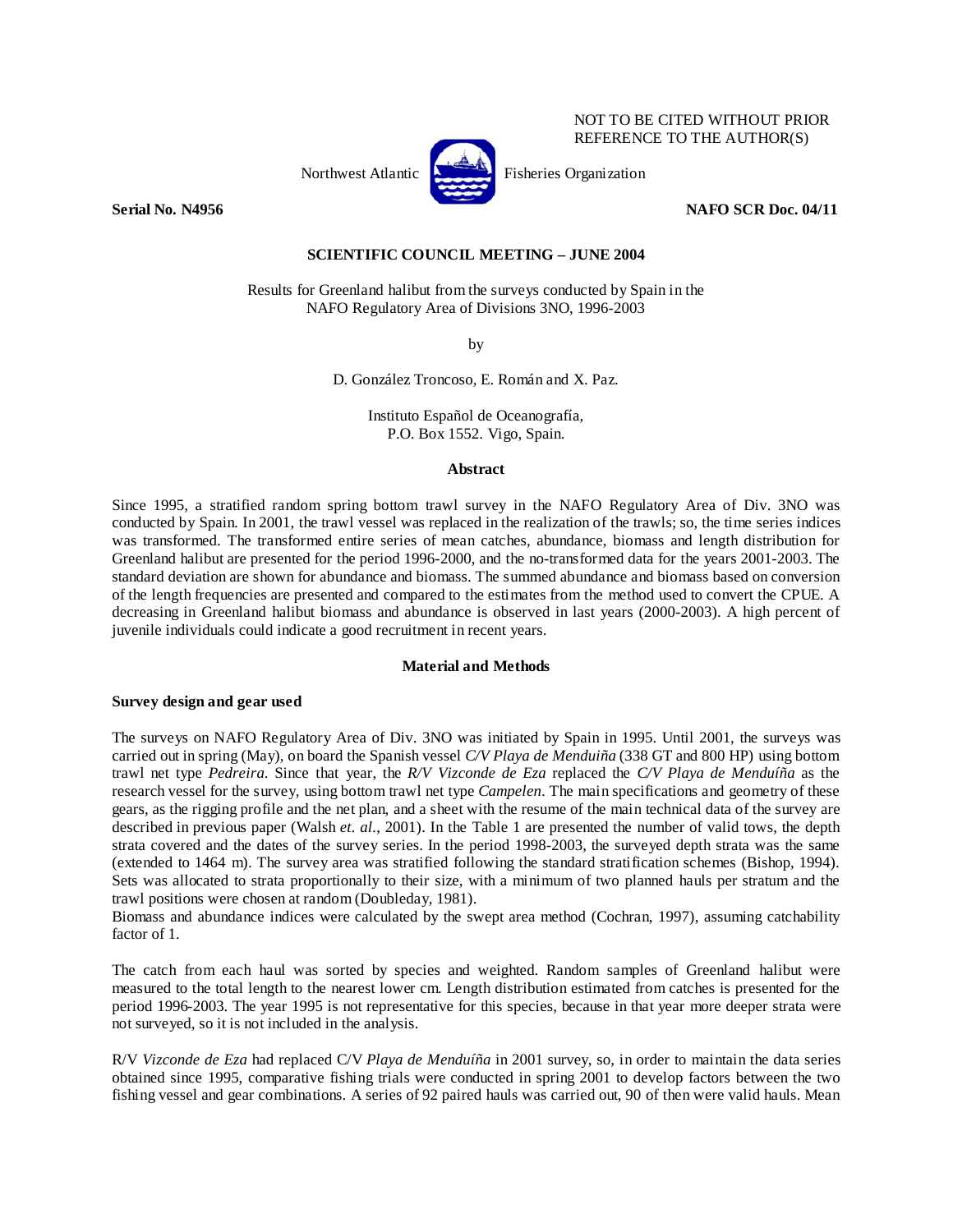catch, stratified mean catch, abundance, biomass and their respective standard deviations, and length distribution, were transformed from C/V *Playa de Menduíña* series to R/V *Vizconde de Eza* series.

## **Greenland halibut stratified mean catches and SD**

The mean catch ( $\overline{y}_i$ ) and the variance (*Var<sub>i</sub>*) are calculated by stratum by the following formulas:

$$
\overline{y}_i = \sum_{j=1}^{T_i} \frac{y_j}{T_i}, \quad i = 1, \dots, h
$$

$$
Var_i = \sum_{j=1}^{T_i} \frac{(y_j - \overline{y}_i)^2}{T_i - 1}, \quad i = 1, ..., h
$$

where:  $y_i$  is the catch in haul *j* 

- $T_i$  is the number of hauls in the stratum  $i$
- *h* is the total number of strata

and the stratified mean catch ( $\bar{y}^{str}_i$ ) and the stratified variance ( $Var^{str}_i$ ) by stratum are obtained as follow:

$$
\overline{y}_i^{str} = \overline{y}_i n_i, \quad i = 1, ..., h
$$
  

$$
Var_i^{str} = Var_i \frac{n_i^2}{T_i}, \quad i = 1, ..., h
$$

where:  $n_i$  is the area of the stratum *i*,  $i = 1, ..., h$ 

Then the total stratified mean catch  $(\bar{y})$  and the variance (*Var*) by year are calculated according to the formulas:

$$
\overline{Y} = \sum_{i=1}^{h} \frac{\overline{Y}_{i}^{str}}{N}
$$

$$
Var = \sum_{i=1}^{h} \frac{Var_{i}^{str}}{N^{2}}
$$

where: 1 *h i i*  $N = \sum n$  $=\sum_{i=1}^{n} n_i$  is the total area by year

The stratified standard deviation (SD) by year is calculated as the square root of the stratified variance by year.

## **Conversion factors**

To convert data series it was necessary to calculate the factor power correction (FPC), typically estimated by use of catch per unit of effort (CPUE) observations for the two vessels. In this case, we obtained a estimated FPC as the ratio of sum of CPUE, in this way: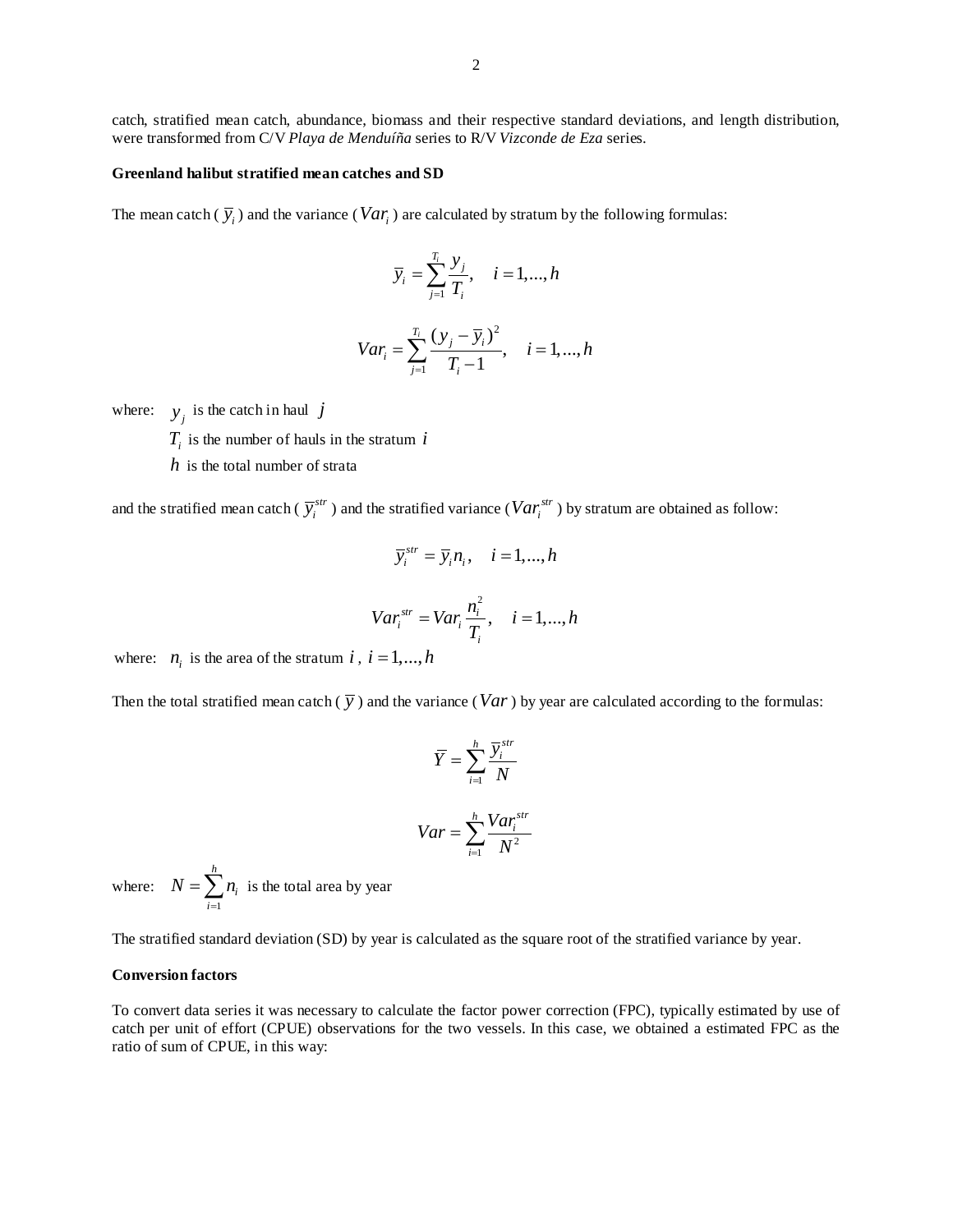$$
\overline{F}PC = \frac{\sum \text{Campelen CPUE}}{\sum \text{Pedreira CPUE}} \tag{1}
$$

This method has minor error than other methods used to convert CPUE data (González and Paz, 2003). Besides this, we had a large number of paired hauls without Greenland halibut catches, so in other models appeared problems in the fit (Wilderbuer *et al.*, 1998). Usually, fit methods are not appropriate for this species' series.

It was applied to convert mean catches and biomass. To convert abundance, we used the ratio of sum of abundance of each vessel.

In the other hand, to convert the length distribution, the following multiplicative model, proposed by Warren (1997) was adjusted:

$$
Ratio = \alpha l^{\beta} e^{\delta l} \tag{2}
$$

where:  $Ratio = \frac{Campelen Catch}{Pedreira Catch}$  by length

*l* is the length  $\alpha$ ,  $\beta$  and  $\delta$  are the estimated parameters.

A logarithmic transformation was made to this model in order to adjust a linear expression.

For more details, see Paz *et al.* (2002).

We use, in all cases, only the hauls in which both vessels had non cero catch.

Following the recommendations of the 2003 Scientific Council Meeting, abundance and biomass were obtained from the two methods and compared. For obtained the biomass from the length distribution, we use the following formula:

$$
W = a(l+0.5)^b N
$$

where:  $l = length$  $W = weight$  $N = number$ 

#### **Data series**

For 1996-2000, transformed C/V *Playa de Menduíña* data series are presented. For 2002 and 2003, original R/V *Vizconde de Eza* data series are presented. In 2001, the deeper strata was not surveyed by the calibration experience. As the objective is to have data in all the strata surveyed last years, to obtained the more annual homogeneity possible in the series, in the no surveyed strata by the R/V *Vizconde de Eza* the transformed C/V *Playa de Menduíña* data are put. This was made to mean catch, stratified mean catch, abundance and biomass. In this way, in the strata surveyed the original R/V *Vizconde de Eza* data are presented and in the strata not surveyed the transformed C/V *Playa de Menduíña* are offered.

A few errors were found in the data series, so they were updated and the transformation parameters recalculated. For abundance and biomass, no changes were made, but for length distribution the parameter changed, although the results were quite the same.

The method to convert the indices from the length distribution has some problems: no accurate variance and, as the fit is very poor in the extreme data, we must apply another parameters for the extreme lengths, and the cut points are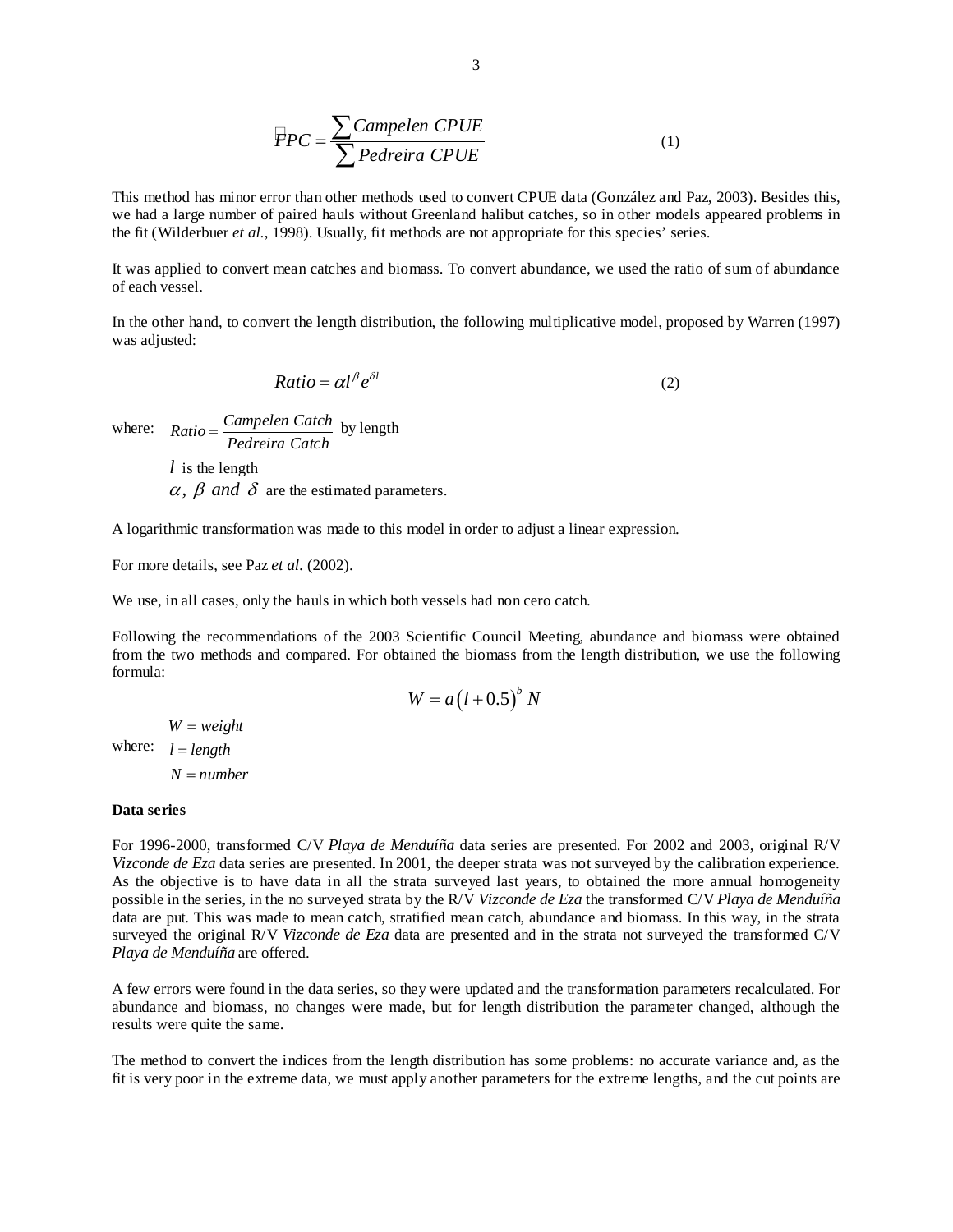choosing without objective criterion. Because of that, we do not consider this method the best one for estimating the indices.

## **Results**

## **Greenland halibut Mean Catches**

To convert mean catches, we calculated the equation (1), giving the  $\overline{FPC_{bio}}$  =0.09282661.

The Greenland halibut mean catches by stratum are presented in Table 2, included swept area, number of hauls and SD. Greenland halibut stratified mean catches and its SD are presented in Table 3. The Greenland halibut indices show an increasing until 1999, and a decreasing in the last four years (Fig. 1).

### **Greenland halibut Biomass**

The entire time series (1996-2003) of biomass and their SD estimates of Greenland halibut are presented (updated and converted) in Table 4. The biomass presents the same trend as mean catches (Fig. 2).

To convert biomass, we calculated the equation (1), giving the  $\overline{PPC}_{bio}$  =0.09282661. Besides the transformed biomass series, we present the biomass obtained from the length distribution. Parameters a and b are presented in Table 5, and in Table 4 we present the comparison between the two indices. The trend in both cases is the same (Fig. 3).Years 2002-2003 have the original data, so both values are almost the same. The difference in 2001 value is due to the added C/V *Playa de Menduiña* tows to estimate the biomass (FPC-biomass). The original R/V *Vizconde de Eza* value is given, in order to compare it with the length-obtained biomass.

### **Greenland halibut Abundance**

As in biomass, the entire time series (1996-2003) of abundance and their SD estimates of Greenland halibut are presented (updated and converted) in Table 6.

To adjust the abundance, we calculated the equation (1), now for sum of abundance per unit of effort instead of

CPUE, obtained  $\overline{FPC}_{ab}$ =0.10587360. Besides the transformed abundance series, we present the abundance obtained summing the transformed length distribution. In Table 6 we present the comparison between the two indices. The trend in both cases is the same (Fig. 5).Years 2002-2003 have the original data, so both values are almost the same. As in biomass, the strange 2001 value is due to the C/V *Playa de Menduiña* tows to estimate the abundance (FPC-abundance). The original R/V *Vizconde de Eza* value, in order to compare it with the lengthobtained abundance.

In 2001, an increasing in the abundance occurs, as we can see in Fig. 4, due to a presence of two strong length year classes.

## **Greenland halibut Length Distribution**

The result of the model proposed by Warren (2) for Greenland halibut was the following (for more details, see González *et al.*, 2003):

For  $l \le 18$  : cf = 1.35 For  $19 \le l \le 27$ : cf = 0.309 For  $28 \le l \le 63$ : cf = exp(14.847-6.2521ln( $l$ )+0.1356 $l$ ) For  $l \ge 64$ : cf = 0.5

In Table 7 is shown Greenland halibut length distribution per thousand, besides the sampled size and its catch for the period 1996-2003. In Fig. 6 we can see the length distribution evolution along the years. We can see a great presence of juveniles along the years, so we can expect an increasing in biomass next years.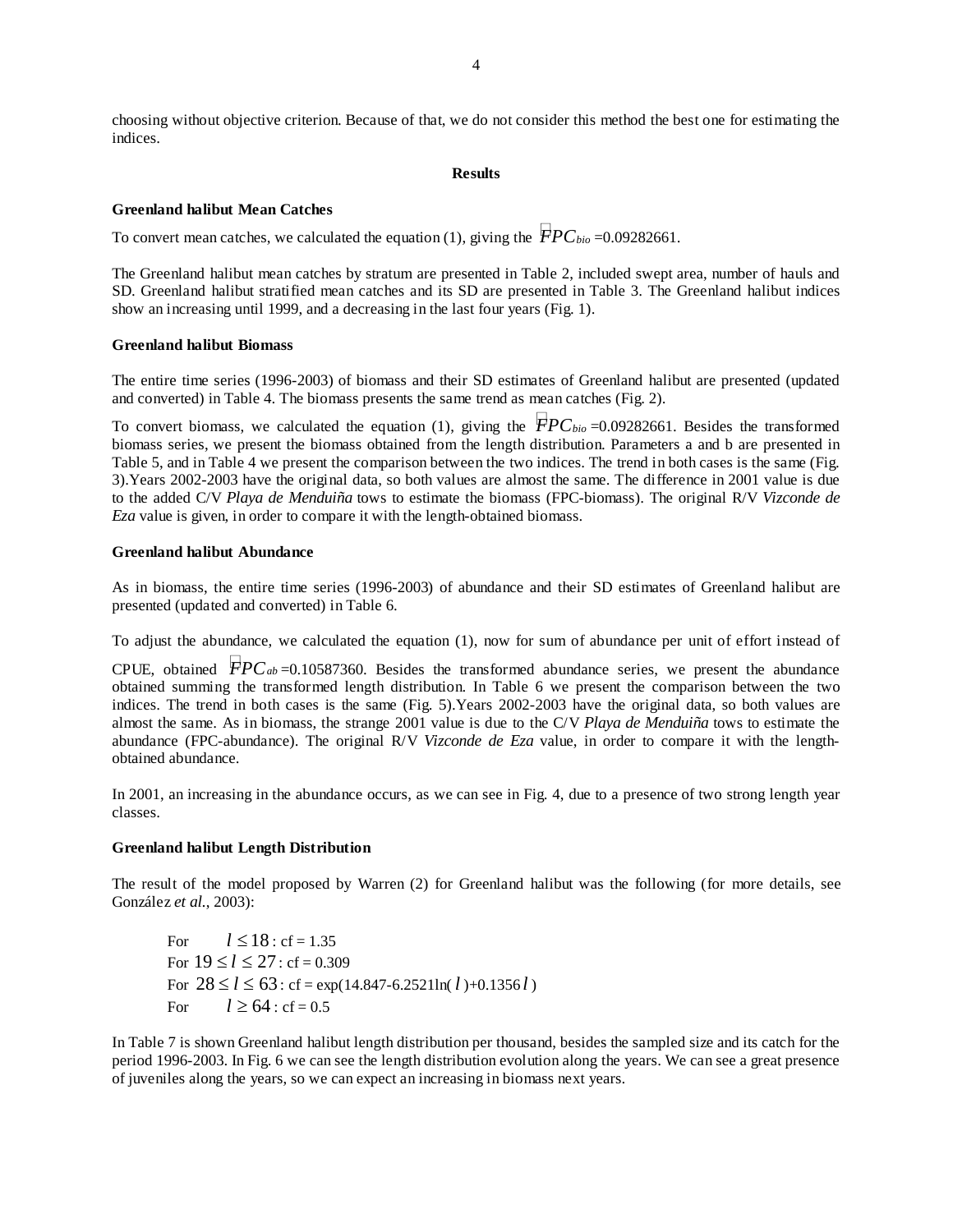In 2001, there is a presence of two strong year-classes, that appears in Fig. 6, with classes length mode of 13 cm. and 23 cm. This presence produces an increasing in the total abundance in that year.

### **References**

- BISHOP, C. A. 1994. Revisions and additions to stratification schemes used during research vessel surveys in NAFO subareas 2 and 3*.* NAFO SCR Doc., No 43, Serial No N2413, 23 pp.
- COCHRAN, W. G. 1997. Sampling techniques. J. Wiley and Sons, N.Y., 428 pp.
- DOUBLEDAY, W. G. 1981. Manual on groundfish surveys in the Northwest Atlantic. NAFO Sci. Coun. Studies, 2, 55.
- GONZÁLEZ TRONCOSO, D. and X. PAZ. 2003. Testing methods for estimating the Factor Power Correction obtained from the comparative Fishing Trial: C/V *Playa de Menduíña* versus R/V *Vizconde de Eza*. NAFO SCR Doc. 03/5. Serial nº 44811, 8 pp.
- GONZÁLEZ TRONCOSO, D., E. ROMÁN and X. PAZ. 2003. Transformed results for Greenland halibut from the surveys conducted by Spain in the NAFO Regulatory Area of Divisions 3NO, 1996-2002.. NAFO SCR Doc. 03/8. Serial nº 44814, 14 pp.
- PAZ, X., D. GONZÁLEZ TRONCOSO and P. DURÁN MUÑOZ. 2002. Comparative Exercise between the C/V *Playa de Menduíña* and the R/V *Vizconde de Eza* in the NAFO Divisions 3NO in May 2001. NAFO SCR Doc. 02/5. Serial nº 4603, 25 pp.
- WALSH, J. S., X. PAZ and P. DURÁN. 2001. A preliminary investigation of the efficiency of Canadian and Spanish Survey bottom trawls on the Southern Bank. NAFO SCR Doc., 01/74, Serial Number 4453, 18 pp.
- WARREN, W. G. 1997. Report on the comparative fishing trial between the *Gadus Atlantica* and *Teleost*. NAFO Sci. Coun. Studies, 29: 81-92
- WILDERBUER, T. K., R. F. KAPPENMAN and D. R. GUNDERSON, 1998. Analysis of fishing power correction factor estimates from a trawl comparison experiment. N. Am. J. Fish. Manage, 18: 11-18.

| Year | Vessel                | Valid tows | Depth strata covered (m) | <b>Dates</b>       |
|------|-----------------------|------------|--------------------------|--------------------|
| 1995 | C/V Playa de Menduíña | 77         | $>56-731$                | May 18-May 29      |
| 1996 | C/V Playa de Menduíña | 112        | $>56-1098$               | May 07-May 24      |
| 1997 | C/V Plava de Menduíña | 128        | $>56-1280$               | April 26-May 18    |
| 1998 | C/V Playa de Menduíña | 124        | $> 56 - 1464$            | May 06-May 26      |
| 1999 | C/V Playa de Menduíña | 114        | $> 56 - 1464$            | May 07-May 26      |
| 2000 | C/V Playa de Menduíña | 118        | $> 56 - 1464$            | May 07-May 28      |
| 2001 | R/V Vizconde de Eza   | 90         | $>56-1116$               | May 05-May 23      |
| 2002 | R/V Vizconde de Eza   | 125        | $>$ 56-1464              | April 29-May 19    |
| 2003 | R/V Vizconde de Eza   | 118        | $> 56 - 1464$            | May $11$ -Jun $02$ |

**TABLE 1.-** Spanish spring bottom trawl surveys on NAFO Div. 3NO: 1996-2003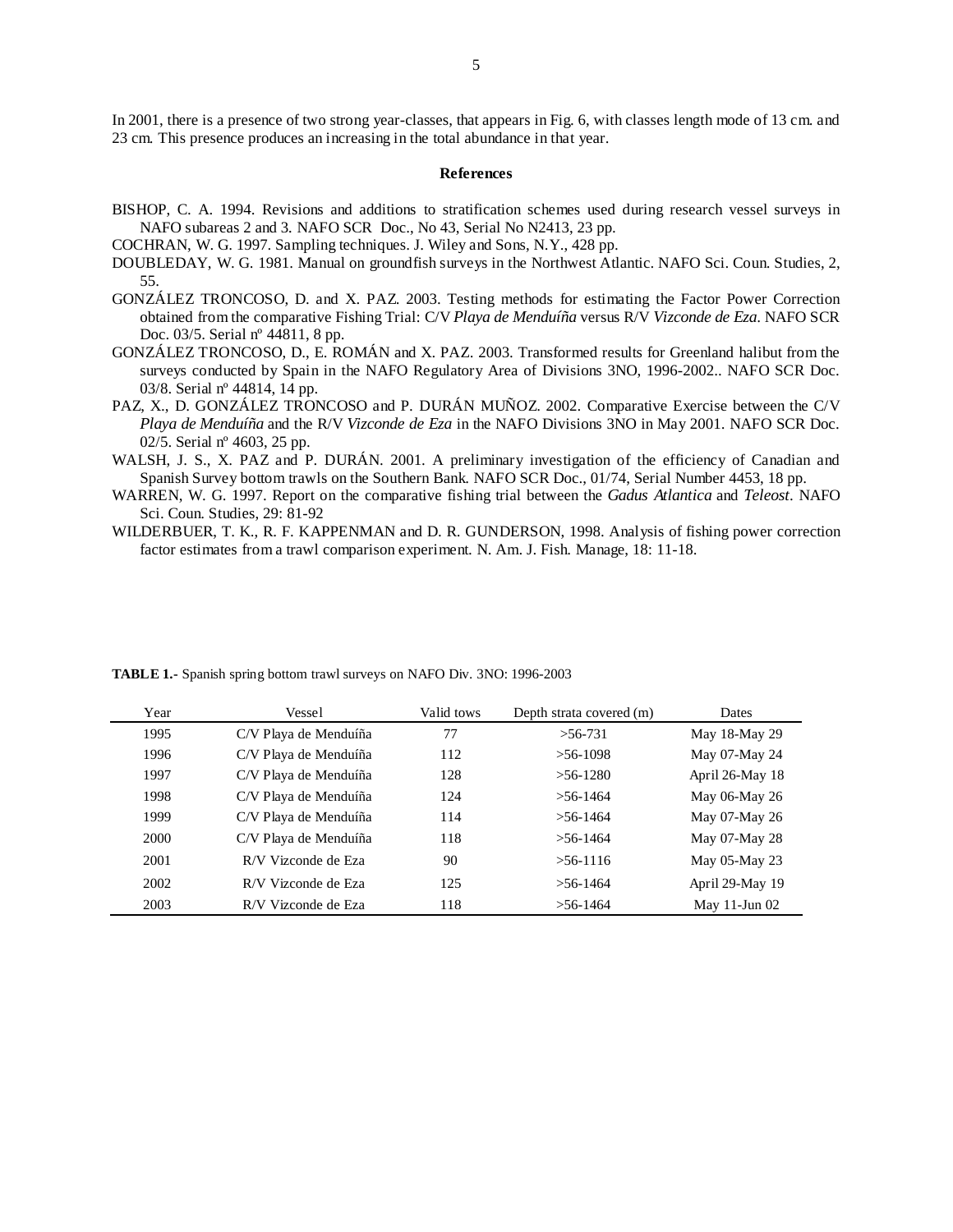**TABLE 2.-** Swept area, number of hauls and Greenland halibut mean catch (kg) and SD (\*\*) by stratum. Spanish Spring Surveys on NAFO Div. 3NO: 1996-2003. Swept area in square miles. n.s. means stratum not surveyed. 1996-2000 data are transformed C/V *Playa de Menduíña* data, and 2001-2003 data are original from R/V *Vizconde de Eza*. In 2001, (\*) indicates transformed data from C/V *Playa de Menduiña.*

|         |        | 1996           |            |            | 1997   |                |            |            |        | 1998           |            |            |        | 1999           |            |            |  |
|---------|--------|----------------|------------|------------|--------|----------------|------------|------------|--------|----------------|------------|------------|--------|----------------|------------|------------|--|
| Stratum | Swept  | Tow            | G. halibut | G. halibut | Swept  | Tow            | G. halibut | G. halibut | Swept  | Tow            | G. halibut | G. halibut | Swept  | Tow            | G. halibut | G. halibut |  |
|         | area   | number         | Mean catch | SD         | area   | number         | Mean catch | <b>SD</b>  | area   | number         | Mean catch | SD         | area   | number         | Mean catch | SD         |  |
| 353     | 0.0371 | 3              | 0.20       | 0.236      | 0.0480 | $\overline{4}$ | 0.06       | 0.053      | 0.0465 | $\overline{4}$ | 1.37       | 1.274      | 0.0360 | $\mathbf{3}$   | 0.61       | 0.569      |  |
| 354     | 0.0319 | 3              | 1.24       | 0.729      | 0.0233 | 2              | 0.70       | 0.095      | 0.0356 | 3              | 2.36       | 1.246      | 0.0218 | 2              | 0.86       | 0.781      |  |
| 355     | 0.0221 | $\overline{2}$ | 5.60       | 0.466      | 0.0233 | 2              | 4.07       | 0.230      | 0.0221 | $\overline{c}$ | 0.29       | 0.066      | 0.0229 | 2              | 0.22       | 0.295      |  |
| 356     | 0.0203 | $\overline{c}$ | 1.46       | 1.076      | 0.0225 | 2              | 4.11       | 1.871      | 0.0221 | $\overline{c}$ | 4.27       | 4.759      | 0.0229 | 2              | 0.23       | 0.174      |  |
| 357     | 0.0218 | $\overline{2}$ | 4.50       | 5.195      | 0.0443 | $\overline{4}$ | 1.08       | 1.341      | 0.0240 | 2              | 8.40       | 6.433      | 0.0236 | 2              | 1.69       | 0.276      |  |
| 358     | 0.0319 | 3              | 3.36       | 3.463      | 0.0563 | .5             | 1.38       | 1.168      | 0.0236 | 3              | 2.35       | 1.843      | 0.0349 | 3              | 4.10       | 3.155      |  |
| 359     | 0.0548 | 5              | 0.40       | 0.354      | 0.0690 | 6              | 0.66       | 0.623      | 0.0698 | 6              | 0.22       | 0.185      | 0.0364 | 3              | 2.15       | 3.725      |  |
| 360     | 0.3761 | 31             | 0.01       | 0.044      | 0.3754 | 32             | 0.04       | 0.183      | 0.2561 | 25             | 0.04       | 0.158      | 0.2325 | 19             | 0.31       | 0.918      |  |
| 374     | 0.0233 | $\overline{2}$ | 0.00       | 0.000      | 0.0353 | 3              | 0.00       | 0.000      | 0.0353 | 3              | 0.05       | 0.080      | 0.0244 | 2              | 0.00       | 0.000      |  |
| 375     | 0.0229 | $\overline{2}$ | 0.00       | 0.000      | 0.0116 |                | 0.00       | $\sim$     | 0.0345 | 3              | 0.00       | 0.000      | 0.0236 | 2              | 0.00       | 0.000      |  |
| 376     | 0.1650 | 14             | 0.00       | 0.000      | 0.1583 | 14             | 0.00       | 0.000      | 0.0930 | 10             | 0.00       | 0.000      | 0.1219 | 10             | 0.00       | 0.000      |  |
| 377     | 0.0229 | $\overline{2}$ | 1.33       | 1.231      | 0.0116 |                | 0.00       | $\sim$     | 0.0229 | $\overline{2}$ | 0.03       | 0.039      | 0.0240 | 2              | 0.48       | 0.683      |  |
| 378     | 0.0330 | 3              | 1.60       | 1.180      | 0.0210 | $\overline{c}$ | 0.78       | 0.985      | 0.0120 | $\overline{c}$ | 0.66       | 0.873      | 0.0229 | $\overline{c}$ | 1.03       | 0.330      |  |
| 379     | 0.0113 |                | 5.22       | $\sim$     | 0.0206 | $\overline{2}$ | 2.23       | 1.031      | 0.0356 | 3              | 1.88       | 0.826      | 0.0236 | $\overline{c}$ | 0.96       | 0.013      |  |
| 380     | 0.0221 | $\overline{2}$ | 3.45       | 1.004      | 0.0210 | $\overline{2}$ | 2.64       | 1.210      | 0.0113 | $\overline{2}$ | 2.48       | 2.022      | 0.0236 | $\overline{c}$ | 3.94       | 1.326      |  |
| 381     | 0.0229 | $\overline{2}$ | 4.85       | 3.354      | 0.0221 | $\overline{2}$ | 0.21       | 0.009      | 0.0229 | $\overline{c}$ | 0.70       | 0.144      | 0.0229 | $\overline{2}$ | 2.82       | 0.985      |  |
| 382     | 0.0338 | 3              | 0.77       | 1.175      | 0.0461 | $\overline{4}$ | 0.00       | 0.000      | 0.0229 | 3              | 0.04       | 0.064      | 0.0484 | $\overline{4}$ | 0.00       | 0.001      |  |
| 721     | 0.0214 | $\overline{2}$ | 1.62       | 0.039      | 0.0221 | $\overline{2}$ | 2.98       | 1.053      | 0.0203 | $\overline{2}$ | 11.82      | 9.833      | 0.0244 | $\overline{2}$ | 0.62       | 0.249      |  |
| 722     | 0.0206 | $\overline{c}$ | 3.09       | 3.338      | 0.0214 | $\overline{2}$ | 1.53       | 2.163      | 0.0101 | $\overline{c}$ | 24.84      | 1.628      | 0.0229 | $\overline{2}$ | 13.36      | 7.909      |  |
| 723     | 0.0109 | $\overline{1}$ | 3.60       | $\sim$     | 0.0210 | 2              | 5.16       | 2.543      | 0.0233 | $\overline{2}$ | 5.32       | 1.956      | 0.0229 | 2              | 11.07      | 10.916     |  |
| 724     | 0.0203 | $\overline{c}$ | 2.44       | 1.083      | 0.0225 | 2              | 1.92       | 0.624      | 0.0206 | $\overline{c}$ | 8.40       | 1.044      | 0.0225 | $\overline{2}$ | 4.55       | 1.181      |  |
| 725     | 0.0225 | $\overline{2}$ | 1.35       | 0.236      | 0.0206 | 2              | 7.85       | 4.225      | 0.0086 |                | 2.07       |            | 0.0229 | 2              | 4.97       | 5.763      |  |
| 726     | 0.0218 | $\overline{2}$ | 1.52       | 0.292      | n.s.   | n.s.           | n.s.       | n.s.       | 0.0094 | 2              | 27.96      | 33.187     | 0.0225 | 2              | 29.04      | 26.314     |  |
| 727     | 0.0210 | $\overline{2}$ | 4.06       | 1.871      | 0.0094 |                | 5.16       | $\sim$     | 0.0233 | $\overline{c}$ | 7.80       | 6.754      | 0.0236 | 2              | 10.48      | 8.316      |  |
| 728     | 0.0218 | $\overline{2}$ | 18.02      | 4.936      | 0.0214 | $\overline{2}$ | 36.24      | 23.055     | 0.0206 | $\overline{2}$ | 57.21      | 56.042     | 0.0233 | $\overline{c}$ | 62.32      | 12.655     |  |
| 752     | 0.0109 | $\overline{1}$ | 15.84      | $\sim$     | 0.0218 | 2              | 36.90      | 9.964      | 0.0229 | 2              | 54.22      | 23.669     | 0.0233 | 2              | 56.93      | 8.677      |  |
| 753     | 0.0199 | $\overline{2}$ | 23.32      | 6.413      | 0.0214 | 2              | 32.43      | 8.270      | 0.0218 | $\overline{c}$ | 33.32      | 8.507      | 0.0229 | $\overline{2}$ | 64.23      | 4.417      |  |
| 754     | n.s.   | n.s.           | n.s.       | n.s.       | 0.0330 | 3              | 18.70      | 4.941      | 0.0210 | $\overline{2}$ | 17.32      | 4.706      | 0.0206 | $\overline{c}$ | 17.12      | 11.204     |  |
| 755     | n.s.   | n.s.           | n.s.       | n.s.       | n.s.   | n.s.           | n.s.       | n.s.       | 0.0206 | $\overline{c}$ | 19.07      | 0.177      | 0.0311 | 3              | 15.94      | 8.279      |  |
| 756     | 0.0210 | $\overline{2}$ | 29.43      | 17.722     | 0.0109 |                | 68.36      | $\sim$     | 0.0225 | $\overline{c}$ | 220.13     | 34.559     | 0.0225 | $\overline{2}$ | 125.28     | 46.721     |  |
| 757     | 0.0188 | $\overline{2}$ | 47.78      | 56.915     | 0.0304 | 3              | 34.70      | 10.823     | 0.0206 | $\overline{c}$ | 95.25      | 21.628     | 0.0233 |                | 106.53     | 27.496     |  |
| 758     | n.s.   | n.s.           | n.s.       | n.s.       | 0.0214 | 2              | 39.36      | 23.502     | 0.0105 | $\overline{2}$ | 52.55      | 9.813      | 0.0214 | $\overline{2}$ | 52.72      | 11.736     |  |
| 759     | n.s.   | n.s.           | n.s.       | n.s.       | n.s.   | n.s.           | n.s.       | n.s.       | 0.0214 | $\overline{2}$ | 48.19      | 35.497     | 0.0218 | $\overline{2}$ | 44.72      | 44.096     |  |
| 760     | 0.0210 | $\overline{c}$ | 12.15      | 4.266      | 0.0105 |                | 10.44      | $\sim$     | 0.0214 | $\overline{c}$ | 32.89      | 28.743     | 0.0225 | $\overline{c}$ | 44.98      | 46.019     |  |
| 761     | 0.0199 | $\overline{2}$ | 30.20      | 12.051     | 0.0315 | 3              | 61.90      | 36.985     | 0.0206 | $\overline{2}$ | 46.01      | 16.364     | 0.0210 | $\overline{c}$ | 37.88      | 1.004      |  |
| 762     | n.s.   | n.s.           | n.s.       | n.s.       | 0.0308 | 3              | 45.89      | 27.172     | 0.0094 | $\overline{2}$ | 38.22      | 15.038     | 0.0210 | 2              | 63.34      | 37.289     |  |
| 763     | n.s.   | n.s.           | n.s.       | n.s.       | n.s.   | n.s.           | n.s.       | n.s.       | 0.0218 | $\overline{c}$ | 35.02      | 27.312     | 0.0311 | 3              | 21.44      | 8.946      |  |
| 764     | 0.0210 | 2              | 22.10      | 3.748      | 0.0206 | 2              | 20.63      | 2.422      | 0.0218 | $\overline{2}$ | 21.31      | 10.686     | 0.0225 | 2              | 28.81      | 12.412     |  |
| 765     | 0.0199 | $\overline{2}$ | 17.44      | 5.048      | 0.0206 | 2              | 35.43      | 14.289     | 0.0098 | $\overline{2}$ | 22.82      | 3.131      | 0.0221 | 2              | 31.43      | 0.328      |  |
| 766     | n.s.   | n.s.           | n.s.       | n.s.       | 0.0308 | 3              | 62.87      | 9.784      | 0.0191 | $\overline{2}$ | 20.82      | 3.479      | 0.0218 | $\overline{c}$ | 31.31      | 20.000     |  |
| 767     | n.s.   | n.s.           | n.s.       | n.s.       | n.s.   | n.s.           | n.s.       | n.s.       | 0.0109 | 2              | 10.21      | 50.629     | 0.0214 | $\overline{2}$ | 25.90      | 9.786      |  |

$$
(**) SD = \frac{\sum (x_i - \overline{x})}{n-1}
$$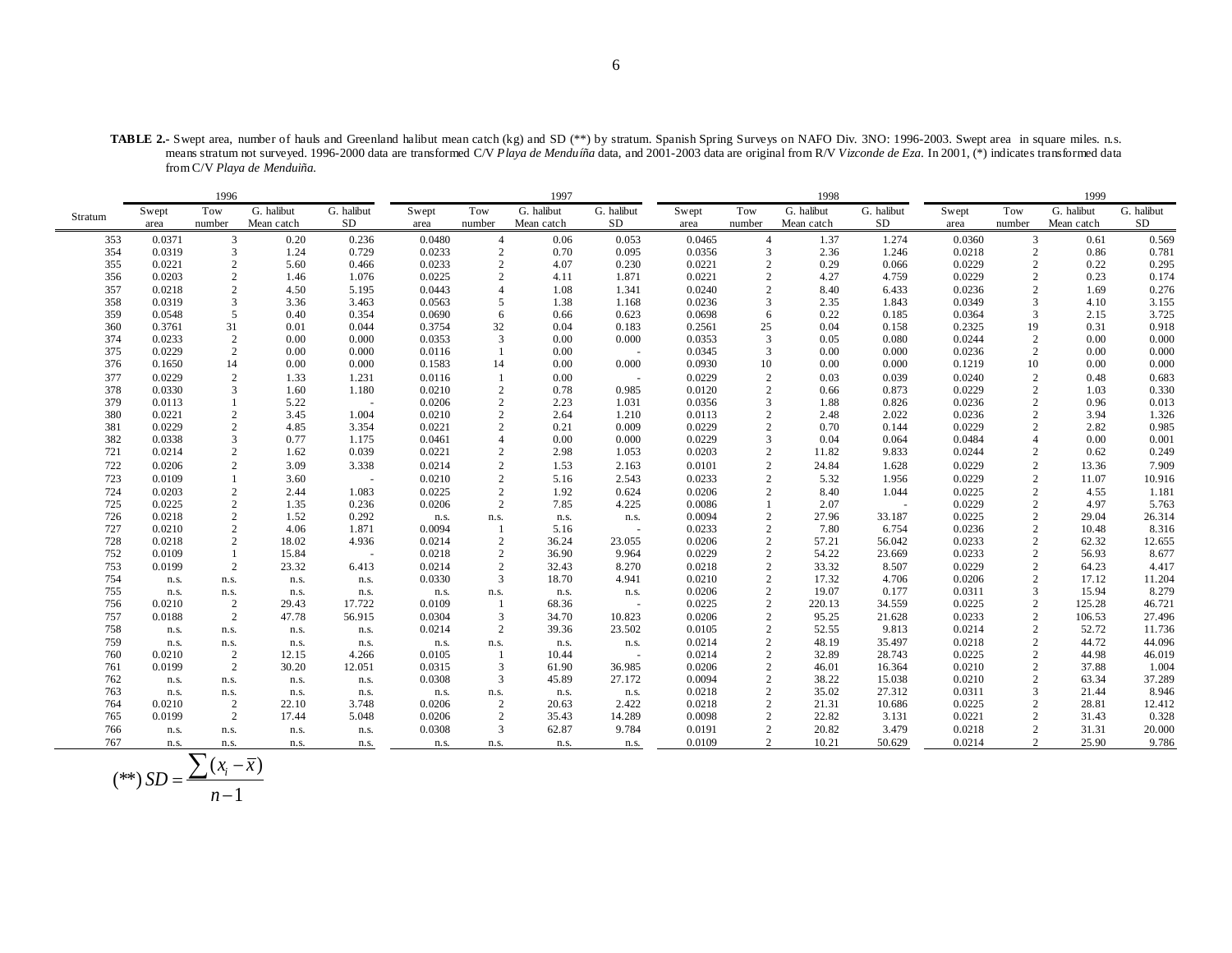**TABLE 2 (cont.).-** Swept area, number of hauls and Greenland halibut mean catch (kg) and SD (\*\*) by stratum. Spanish Spring Surveys on NAFO Div. 3NO: 1996-2003. Swept area in square miles. n.s. means stratum not surveyed. 1996-2000 data are transformed C/V *Playa de Menduíña* data, and 2001-2003 data are original from R/V *Vizconde de Eza*. In 2001, (\*) indicates transformed data from C/V *Playa de Menduiña.*

|            |                  | 2000                             |                |                 |                  |                | 2001                |                          |                  |                                  | 2002          |                 |                  |                     | 2003          |            |
|------------|------------------|----------------------------------|----------------|-----------------|------------------|----------------|---------------------|--------------------------|------------------|----------------------------------|---------------|-----------------|------------------|---------------------|---------------|------------|
|            | Swept            | Tow                              | G. halibut     | G. halibut      | Swept            | Tow            | G. halibut          | G. halibut               | Swept            | Tow                              | G. halibut    | G. halibut      | Swept            | Tow                 | G. halibut    | G. halibut |
| Stratum    | area             | number                           | Mean catch     | SD              | area             | number         | Mean catch          | <b>SD</b>                | area             | number                           | Mean catch    | SD              | area             | number              | Mean catch    | SD         |
| 353        | 0,0356           | 3                                | 0,19           | 0,178           | 0,0341           | 3              | 0,03                | 0,038                    | 0,0476           | $\overline{4}$                   | 0,21          | 0,278           | 0,0334           | 3                   | 0,01          | 0,013      |
| 354        | 0,0356           | 3                                | 0,11           | 0,057           | 0,0338           | 3              | 3,22                | 1,927                    | 0,0356           | 3                                | 0,85          | 0,839           | 0,0338           | 3                   | 0,04          | 0,029      |
| 355        | 0,0233           | $\overline{2}$                   | 0,22           | 0,274           | 0,0240           | 2              | 17,25               | 15,486                   | 0,0236           | $\overline{c}$                   | 0,43          | 0,467           | 0,0229           | 2                   | 2,46          | 2,492      |
| 356        | 0,0225           | $\overline{2}$                   | 0,49           | 0,043           | 0,0240           | $\overline{2}$ | 0.07                | 0,042                    | 0,0233           | $\overline{c}$                   | 1,40          | 1,131           | 0,0225           | $\overline{c}$      | 2,95          | 3,695      |
| 357        | 0,0124           |                                  | 0,11           | $\sim$          | 0,0244           | 2              | 2,69                | 2,135                    | 0,0240           | $\overline{2}$                   | 1,15          | 1,626           | 0,0229           | 2                   | 6,72          | 5,070      |
| 358        | 0,0341           | 3                                | 0,48           | 0.529           | 0,0345           | 3              | 8,46                | 12,298                   | 0,0345           | 3                                | 3,20          | 0,819           | 0,0338           | 3                   | 3,45          | 5,973      |
| 359        | 0,0469           | $\overline{4}$                   | 1,35           | 2,014           | 0,0803           | $\overline{7}$ | 1,97                | 2,329                    | 0,0686           | 6                                | 0,28          | 0,219           | 0,0791           | $7\phantom{.0}$     | 0,30          | 0,438      |
| 360        | 0,2396           | 20                               | 0,13           | 0,352           | 0,2423           | 20             | 0,17                | 0,484                    | 0,2865           | 25                               | 0,00          | 0,007           | 0,2254           | 20                  | 0,02          | 0,056      |
| 374        | 0,0240           | $\overline{2}$                   | 0,00           | 0,000           | 0,0240           | 2              | 0,00                | 0,000                    | 0,0345           | 3                                | 0,00          | 0.000           | 0,0225           | 2                   | 0,00          | 0,000      |
| 375        | 0,0244           | 2                                | 0,00           | 0,000           | 0,0338           | 3              | 0,00                | 0,000                    | 0,0353           | 3                                | 0,00          | 0,000           | 0,0330           | 3                   | 0,00          | 0,002      |
| 376        | 0,1200           | 10                               | 0,00           | 0,000           | 0,1155           | 10             | 0,00                | 0,000                    | 0,1140           | 10                               | 0,00          | 0,000           | 0,1125           | 10                  | 0,00          | 0,003      |
| 377        | 0,0229           | $\overline{2}$                   | 0,16           | 0,221           | 0,0229           | 2              | 0,42                | 0,537                    | 0,0229           | $\overline{c}$                   | 0,00          | 0,001           | 0,0225           | 2                   | 1,55          | 1,884      |
| 378        | 0,0233           | $\overline{2}$                   | 1,09           | 1,214           | 0.0236           | 2              | 5,69                | 8,040                    | 0,0233           | $\overline{c}$                   | 1,85          | 0.636           | 0,0225           | 2                   | 2,97          | 3,008      |
| 379        | 0,0225           | $\overline{2}$                   | 1,23           | 0,880           | 0,0229           | 2              | 4,61                | 4,236                    | 0,0229           | $\overline{2}$                   | 5,85          | 4,313           | 0,0229           | 2                   | 7,67          | 5,275      |
| 380        | 0,0236           | $\overline{2}$                   | 2,42           | 1.447           | 0,0206           | 2              | $(*)$ 4.06          | $(*)0.066$               | 0,0225           | $\overline{2}$                   | 5,05          | 3,041           | 0,0229           | 2                   | 4,35          | 0,205      |
| 381        | 0,0236           | $\overline{2}$                   | 1,36           | 0,352           | 0,0236           | 2              | $(*) 0.90$          | $(*) 1.271$              | 0,0229           | $\overline{c}$                   | 0,53          | 0,145           | 0,0229           | $\overline{2}$      | 1,06          | 1,188      |
| 382        | 0,0499           | $\overline{4}$                   | 0,12           | 0,147           | 0,0469           | $\overline{4}$ | $(*)0.05$           | $(*)0.080$               | 0,0341           | 3                                | 0,40          | 0,683           | 0,0454           | $\overline{4}$      | 0.05          | 0,061      |
| 721        | 0,0236           | 2                                | 0,48           | 0.681           | 0,0248           | 2              | 0,40                | 0,431                    | 0,0233           | $\overline{2}$                   | 0,08          | 0,062           | 0,0225           | 2                   | 0,12          | 0,051      |
| 722        | 0,0218           | $\overline{c}$                   | 19,49          | 9,977           | 0,0233           | 2              | 1,09                | 0,863                    | 0,0236           | $\overline{c}$                   | 2,63          | 2,906           | 0,0221           | $\overline{2}$      | 1,66          | 0,410      |
| 723        | 0,0248           | $\overline{2}$                   | 2,85           | 1,094           | 0,0240           | 2              | 1,33                | 0,240                    | 0,0233           | $\overline{2}$                   | 1,24          | 1,075           | 0,0229           | 2                   | 4,02          | 5,416      |
| 724        | 0,0233           | $\overline{2}$                   | 5,83           | 2,179           | 0,0353           | $\mathcal{R}$  | 3,45                | 2,786                    | 0,0225           | $\overline{c}$                   | 4,75          | 1,202           | 0,0225           | 2                   | 7,07          | 4,971      |
| 725        | 0,0210           | $\overline{2}$                   | 10,03          | 8,796           | 0,0116           |                | 3,04                | $\overline{\phantom{a}}$ | 0,0225           | $\overline{2}$                   | 7,35          | 6,718           | 0,0229           | $\overline{c}$      | 10,55         | 0,778      |
| 726        | 0,0221           | $\overline{2}$                   | 12,95          | 3,348           | 0,0116           |                | 4,50                | $\sim$                   | 0,0214           | $\overline{c}$                   | 3,25          | 3,323           | 0,0225           | 2                   | 0,00          | 0,000      |
| 727        | 0,0210           | $\overline{2}$                   | 2,65           | 1,181           | 0,0225           | 2              | $(*)$ 3.79          | $(*)$ 0.243              | 0,0233           | $\overline{c}$                   | 2,01          | 1,400           | 0,0218           | $\overline{c}$      | 18,48         | 11,066     |
| 728        | 0,0210           | $\overline{2}$                   | 29,91          | 0,098           | 0,0229           | 2              | $(*) 8.62$          | $(*)1.654$               | 0,0229           | $\overline{2}$                   | 7,93          | 10,986          | 0,0225           | $\overline{2}$      | 39,95         | 17,748     |
| 752        | 0,0206           | $\overline{2}$                   | 23,33          | 1.989           | 0,0210           | 2              | $(*) 26.37$         | $(*) 8.723$              | 0,0116           |                                  | 0,34          | $\sim$          | 0,0229           | 2                   | 39,80         | 39,032     |
| 753        | 0,0218           | $\overline{2}$                   | 49,77          | 21,700          | 0,0214           | 2              | $(*)$ 22.66         | $(*)$ 4.883              | 0,0229           | $\overline{2}$                   | 2,45          | 3,465           | 0,0229           | 2                   | 16,64         | 12,721     |
| 754        | 0,0195           | 2                                | 46,69          | 14,381          | 0,0195           | $\overline{2}$ | $(*)41.09$          | $(*)$ 41.477             | 0,0341           | 3                                | 20,33         | 4,996           | 0,0218           | $\overline{c}$      | 19,12         | 6,484      |
| 755        | 0,0431           | $\overline{4}$                   | 35,73          | 20,076          | 0,0416           | $\overline{4}$ | $(*) 27.16$         | $(*)16.279$              | 0,0338           | 3                                | 0,46          | 0,655           | 0,0221           | 2                   | 1,88          | 2,652      |
| 756        | 0,0203           | $\overline{2}$                   | 60,60          | 40,187          | 0,0113           |                | 18,70               | $\overline{\phantom{a}}$ | 0,0229           | $\overline{2}$                   | 10,55         | 14,920          | 0,0221           | 2                   | 23,11         | 27,994     |
| 757        | 0,0214           | $\overline{2}$                   | 37,41          | 10,108          | 0,0233           | $\overline{2}$ | $(*)$ 42.23         | $(*)$ 4.326              | 0,0225           | $\overline{c}$                   | 9,95          | 2,192           | 0,0221           | $\overline{2}$      | 2,49          | 2,348      |
| 758        | 0,0210           | $\overline{2}$                   | 56,67          | 11,487          | 0,0218           | 2              | $(*)$ 42.11         | $(*)8.828$               | 0,0225           | 2                                | 17,15         | 1,485           | 0,0221           | $\overline{2}$      | 0,00          | 0,000      |
| 759        | 0,0210           | $\overline{2}$                   | 29,43          | 8,579           | 0,0221           | 2              | $(*)76.11$          | $(*) 21.890$             | 0,0225           | $\overline{c}$                   | 2,15          | 3,041           | 0,0113           |                     | 21,61         |            |
| 760        | 0,0210           | 2<br>$\overline{2}$              | 30,56          | 2,862           | 0,0229           | 2              | 9,42                | 10,861                   | 0,0229           | $\overline{2}$                   | 4,75          | 4,172           | 0,0218           | 2                   | 19,38         | 13,188     |
| 761        | 0,0221           |                                  | 36,09          | 26,813          | 0,0225           | 2              | 8,10                | 7,778                    | 0,0225           | 2                                | 16,65         | 16,900          | 0,0225           | 2                   | 13,26         | 3,387      |
| 762        | 0,0203           | $\overline{2}$                   | 36,37          | 1,726           | 0,0116           | 3              | 7,60                | $\overline{\phantom{a}}$ | 0,0225           | $\overline{2}$                   | 2,11          | 1,563           | 0,0225           | $\overline{c}$<br>3 | 34,91         | 19,622     |
| 763        | 0,0416           | $\overline{4}$<br>$\overline{2}$ | 25,64          | 21,799          | 0,0330<br>0,0240 | 2              | $(*)31.61$          | $(*)$ 22.554             | 0,0225           | $\overline{2}$<br>$\overline{2}$ | 0,74          | 1,047           | 0,0311           |                     | 1,75          | 3,037      |
| 764<br>765 | 0,0218           | $\overline{2}$                   | 16,96          | 6,498           |                  |                | 53,64               | 1,888                    | 0,0236           | $\overline{c}$                   | 6,95          | 5,869           | 0,0221           |                     | 28,37         | 15,882     |
| 766        | 0,0203<br>0,0214 | $\overline{c}$                   | 37,13<br>16,76 | 30,587<br>2,475 | 0,0113<br>0,0203 | 2              | 26,60<br>$(*)16.42$ | $\sim$<br>$(*)9.557$     | 0,0236<br>0,0233 | $\overline{c}$                   | 45,90<br>9,53 | 39,739<br>1,025 | 0,0113<br>0,0225 | $\overline{c}$      | 31,80<br>8,91 | 1,966      |
|            |                  |                                  |                |                 |                  |                |                     |                          |                  |                                  |               |                 |                  |                     |               |            |
| 767        | 0.0210           | 2                                | 21,21          | 6,393           | 0,0218           | 2              | $(*) 5.72$          | $(*)$ 2.593              | 0,0225           | 2                                | 0.85          | 1,202           | 0,0229           | 2                   | 15,96         | 21,270     |

$$
(**) SD = \frac{\sum (x_i - \overline{x})}{n-1}
$$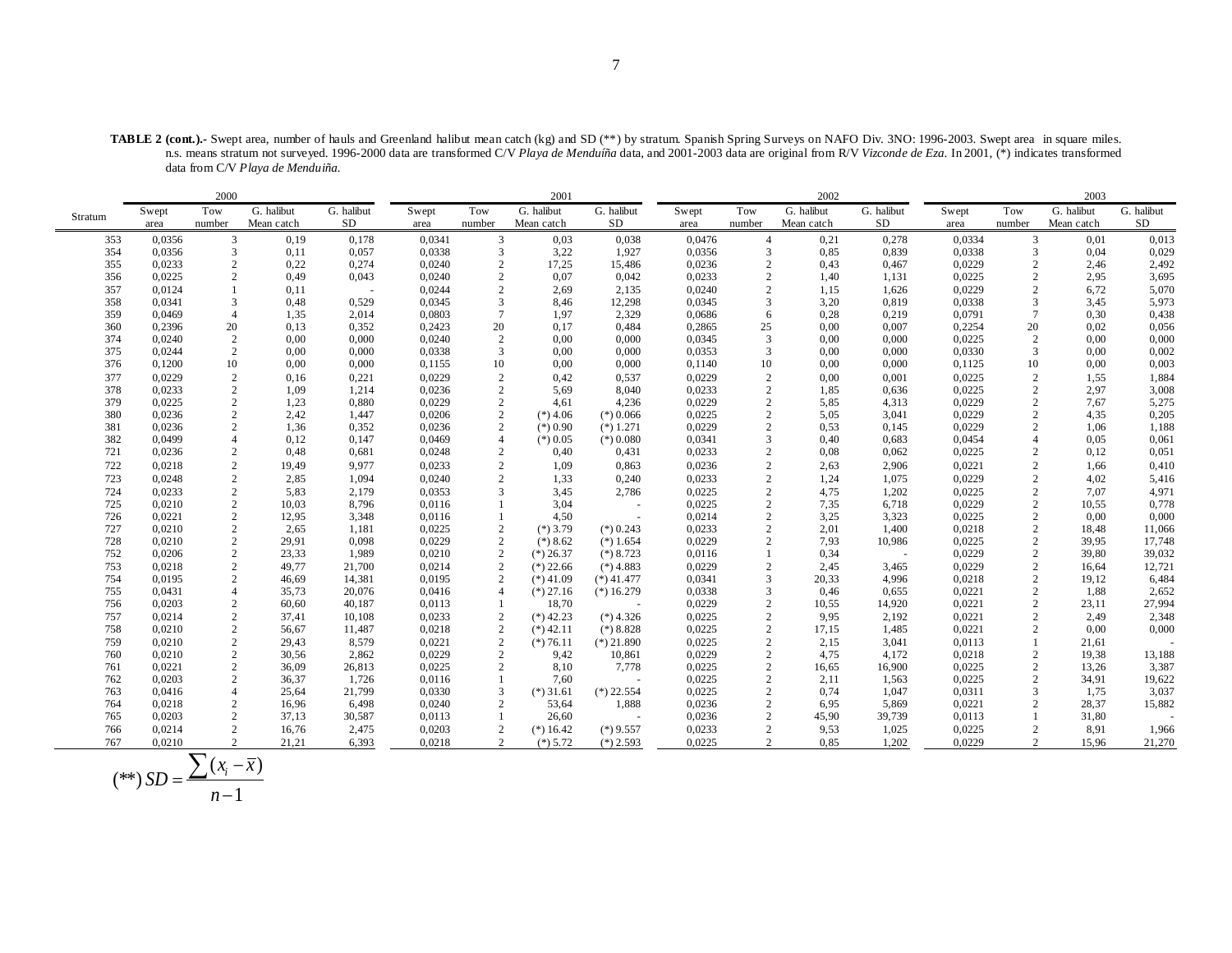**TABLE 3.-** Stratified mean catches (Kg) by stratum and year and SD by year of Greenland halibut (1996-2003). n.s. means stratum not surveyed. 1996-2000 data are transformed C/V *Playa de Menduíña* data. 2001-2003 data are original from R/V *Vizconde de Eza*. In 2001, (\*) indicates transformed data from C/V *Playa de Menduíña*, and (\*\*) represents the original results of R/V *Vizconde de Eza* without the C/V *Playa de Menduíña* data.

| Strata       | 1996     | 1997     | 1998      | 1999      | 2000     | 2001            | 2002     | 2003     |
|--------------|----------|----------|-----------|-----------|----------|-----------------|----------|----------|
| 353          | 54,10    | 15,61    | 368,31    | 164,80    | 50,27    | 7,17            | 57,16    | 2,06     |
| 354          | 0,01     | 171,84   | 581,54    | 211,23    | 27,55    | 792,94          | 209,92   | 10,33    |
| 355          | 0,08     | 301,21   | 21,29     | 16,18     | 16,14    | 1276,50         | 31,86    | 181,89   |
| 356          | 0,03     | 193,06   | 200,47    | 10,97     | 23,25    | 3,29            | 65,80    | 138,51   |
| 357          | 737,96   | 176,36   | 1377,73   | 277,07    | 17,81    | 441,16          | 188,60   | 1101,26  |
| 358          | 755,38   | 310,53   | 529,11    | 921,77    | 108,61   | 1903,50         | 720,00   | 776,85   |
| 359          | 168,83   | 279,62   | 94,44     | 905,35    | 568,81   | 827,57          | 116,83   | 125,94   |
| 360          | 35,83    | 120,66   | 100,23    | 852,78    | 358,57   | 461,98          | 5,79     | 49,54    |
| 374          | 0,00     | 0,00     | 9,93      | 0,00      | 0,00     | 0,00            | 0,00     | 0,00     |
| 375          | 0,00     | 0,00     | 0,00      | 0,00      | 0,00     | 0,00            | 0,00     | 0,36     |
| 376          | 0,00     | 0,00     | 0,00      | 0,00      | 0,00     | 0,00            | 0,00     | 1,73     |
| 377          | 133,44   | 0,00     | 2,78      | 48,27     | 15,59    | 42,00           | 0,10     | 154,80   |
| 378          | 223,01   | 108,38   | 92,26     | 143,03    | 151,61   | 790,22          | 257,15   | 413,25   |
| 379          | 553,48   | 236,64   | 199,42    | 101,35    | 130,87   | 488,13          | 620,10   | 813,02   |
| 380          | 331,06   | 253,84   | 237,93    | 377,84    | 232,32   | $(*)$ 389.43    | 484,80   | 417,12   |
| 381          | 698,43   | 30,54    | 100,25    | 406,36    | 196,29   | $(*)$ 129.93    | 75,96    | 152,64   |
| 382          | 265,33   | 0,00     | 12,74     | 0,16      | 42,51    | $(*) 16.16$     | 137,54   | 15,44    |
| 721          | 104,99   | 193,53   | 768,09    | 40,40     | 31,32    | 25,68           | 5,23     | 7,54     |
| 722          | 259,46   | 128,46   | 2086,59   | 1122,44   | 1637,46  | 91,56           | 220,50   | 139,44   |
| 723          | 558,26   | 799,62   | 824,44    | 1715,78   | 441,21   | 206,15          | 192,20   | 623,18   |
| 724          | 302,15   | 237,69   | 1041,12   | 564,01    | 722,86   | 427,80          | 589,00   | 876,06   |
| 725          | 141,33   | 824,43   | 217,35    | 521,45    | 1052,65  | 319,20          | 771,75   | 1107,75  |
| 726          | 109,78   | n.s.     | 2013,07   | 2090,94   | 932,35   | 324,00          | 234,00   | 0,00     |
| 727          | 389,87   | 495,47   | 749,00    | 1006,54   | 253,97   | $(*)$ 364.03    | 192,96   | 1773,60  |
| 728          | 36,04    | 2826,86  | 4462,31   | 4861,26   | 2333,24  | $(*) 672.64$    | 618,66   | 3116,10  |
| 752          | 2074,54  | 4833,71  | 7102,82   | 7457,90   | 3056,49  | $(*)$ 3454.13   | 44,41    | 5213,80  |
| 753          | 3218,53  | 4475,84  | 4597,53   | 8863,93   | 6868,76  | $(*)$ 3126.94   | 338,10   | 2295,63  |
| 754          | n.s.     | 3365,21  | 3117,02   | 3081,94   | 8403,69  | $(*)7396.15$    | 3660,00  | 3440,70  |
| 755          | n.s.     | n.s.     | 7342,42   | 6136,26   | 13757,44 | $(*)10457.90$   | 177,23   | 721,88   |
| 756          | 2972,03  | 6904,11  | 22233,50  | 12653,16  | 6121,02  | 1888,70         | 1065,55  | 2333,61  |
| 757          | 4873,81  | 3539,38  | 9715,91   | 10866,31  | 3815,73  | $(*)$ 4307.61   | 1014,90  | 253,98   |
| 758          | n.s.     | 3896,21  | 5202,82   | 5218,91   | 5610,39  | $(*)$ 4168.97   | 1697,85  | 0,00     |
| 759          | n.s.     | n.s.     | 6119,66   | 5679,93   | 3737,70  | $(*)$ 9666.37   | 273,05   | 2744,47  |
| 760          | 1871,25  | 1608,22  | 5065,54   | 6926,79   | 4706,01  | 1450,68         | 731,50   | 2983,75  |
| 761          | 5163,60  | 10584,19 | 7867,63   | 6477,12   | 6170,76  | 1385,10         | 2847,15  | 2266,61  |
| 762          | n.s.     | 9728,04  | 8102,93   | 13428,13  | 7711,31  | 1611,20         | 446,26   | 7399,86  |
| 763          | n.s.     | n.s.     | 9139,92   | 5595,80   | 6691,10  | $(*)$ 8250.35   | 193,14   | 457,62   |
| 764          | 2209,74  | 2063,07  | 2131,30   | 2880,87   | 1695,94  | 5363,50         | 695,00   | 2837,00  |
| 765          | 2162,25  | 4392,98  | 2829,86   | 3897,46   | 4604,20  | 3298,40         | 5691,60  | 3943,20  |
| 766          | n.s.     | 9053,27  | 2998,23   | 4508,03   | 2413,42  | $(*)$ 2364.63   | 1371,60  | 1283,04  |
| 767          | n.s.     | n.s.     | 1613,33   | 4092,64   | 3351,32  | $(*)$ 904.20    | 134,30   | 2521,68  |
|              |          |          |           |           |          |                 |          |          |
| <b>TOTAL</b> | 30404,58 | 72148,61 | 121270,85 | 124125,15 | 98060,56 | 79095,85        | 26177,55 | 51917,35 |
|              |          |          |           |           |          | $(**)$ 23426.42 |          |          |
|              | 3,46     | 7,73     | 11,73     | 12,00     | 9,48     | 7,65            | 2,64     | 5,10     |
|              |          |          |           |           |          | $(**)$ 2.98     |          |          |
| S.D.         | 0,54     | 0,62     | 0,89      | 1,00      | 0,75     | 0,76            | 0,45     | 0,61     |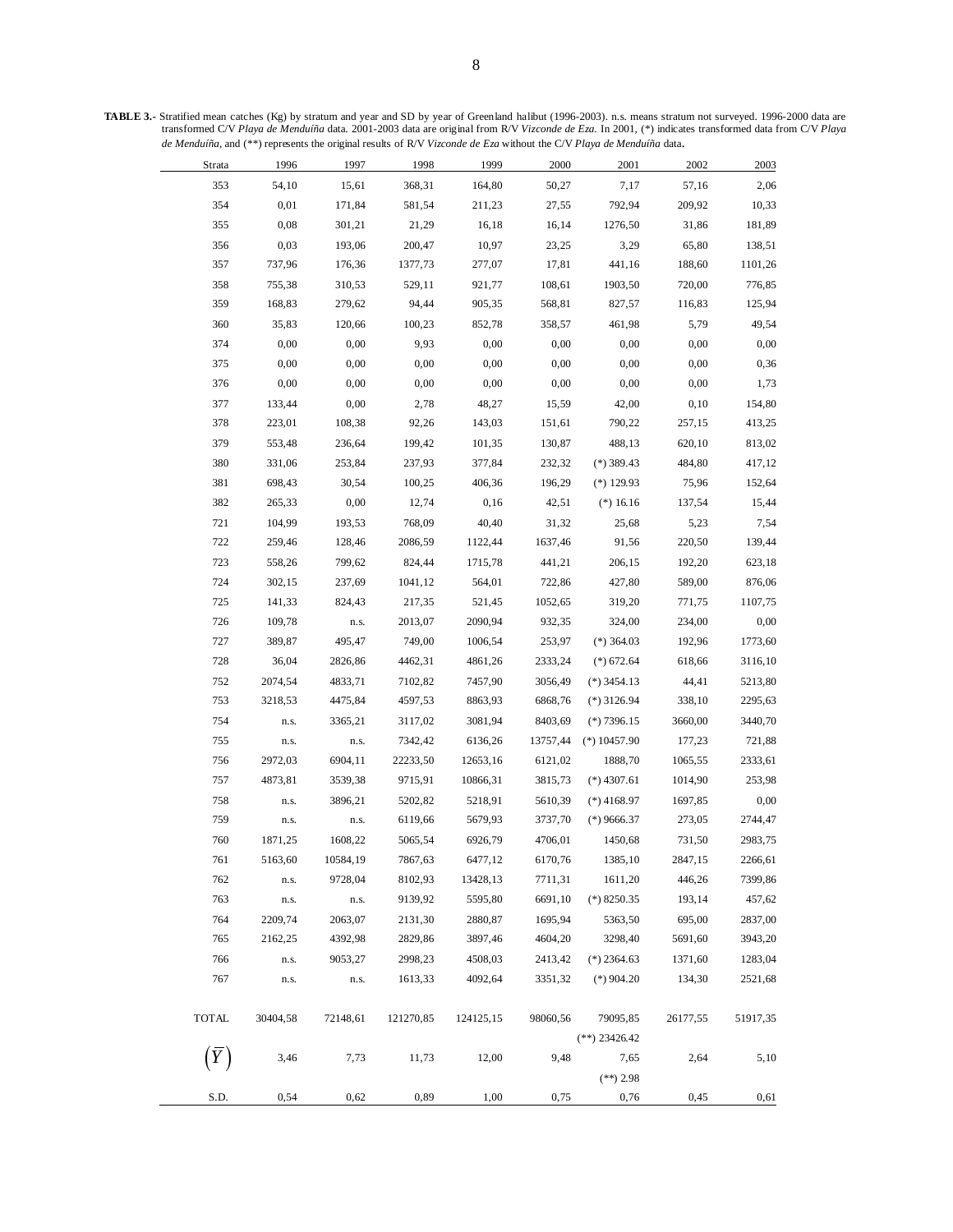**TABLE 4.-** Survey estimates (by the swept area method) of Greenland halibut biomass (t) and SD by stratum and year on NAFO Div. 3NO. n.s. means stratum not surveyed. 1996-2000 data are transformed C/V *Playa de Menduíña* data. 2001-2003 data are original from R/V *Vizconde de Eza*. In 2001, (\*) indicates transformed data from C/V *Playa de Menduíña*, and (\*\*) represents the original results of R/V *Viaconde de Eza* without the C/V *Playa de Menduiña* data. The last row presents the biomass obtained from the length distribution (Warren method).

| Strata           | 1996             | 1997             | 1998             | 1999             | 2000                        | 2001                    | 2002             | $2003\,$                 |
|------------------|------------------|------------------|------------------|------------------|-----------------------------|-------------------------|------------------|--------------------------|
| 353              | $\sqrt{4}$       | $\,1\,$          | $32\,$           | $14\,$           | $\overline{4}$              | $\,1\,$                 | $\mathfrak s$    | $\boldsymbol{0}$         |
| 354              | 29               | 15               | 49               | 19               | $\overline{c}$              | $70\,$                  | $18\,$           | $\mathbf{1}$             |
| 355              | 37               | 26               | $\sqrt{2}$       | $\,1$            | $\mathbf{1}$                | 106                     | 3                | 16                       |
| 356              | $\boldsymbol{7}$ | 17               | 18               | $\,1$            | $\mathbf{2}$                | $\boldsymbol{0}$        | 6                | 12                       |
| 357              | 68               | 16               | 115              | 23               | $\,1$                       | 37                      | 16               | 96                       |
| 358              | $71\,$           | $28\,$           | 46               | 79               | $10\,$                      | 164                     | 63               | 69                       |
| 359              | 15               | 24               | $\,$ 8 $\,$      | 75               | 49                          | 73                      | $10\,$           | 11                       |
| 360              | 3                | $10\,$           | 9                | 70               | 30                          | $41\,$                  | $\mathbf{1}$     | $\overline{\mathcal{L}}$ |
| 374              | $\boldsymbol{0}$ | $\boldsymbol{0}$ | $\mathbf{1}$     | $\boldsymbol{0}$ | $\boldsymbol{0}$            | $\boldsymbol{0}$        | $\boldsymbol{0}$ | $\boldsymbol{0}$         |
| 375              | $\boldsymbol{0}$ | $\boldsymbol{0}$ | $\boldsymbol{0}$ | $\boldsymbol{0}$ | $\boldsymbol{0}$            | $\boldsymbol{0}$        | $\boldsymbol{0}$ | $\boldsymbol{0}$         |
| 376              | $\boldsymbol{0}$ | $\boldsymbol{0}$ | $\boldsymbol{0}$ | $\boldsymbol{0}$ | $\boldsymbol{0}$            | $\boldsymbol{0}$        | $\boldsymbol{0}$ | $\boldsymbol{0}$         |
| 377              | 12               | $\boldsymbol{0}$ | $\boldsymbol{0}$ | $\overline{4}$   | $\,1$                       | $\overline{\mathbf{4}}$ | $\boldsymbol{0}$ | 14                       |
| 378              | 20               | $10\,$           | $\,$ 8 $\,$      | 13               | 13                          | 66                      | $22\,$           | 37                       |
| 379              | 49               | $23\,$           | 17               | $\boldsymbol{9}$ | $12\,$                      | 43                      | 54               | $71\,$                   |
| 380              | 30               | 24               | 21               | 32               | $20\,$                      | $(*)38$                 | 43               | $36\,$                   |
| 381              | 61               | 3                | 9                | 36               | 17                          | $(*)11$                 | $\boldsymbol{7}$ | 13                       |
| 382              | 24               | $\boldsymbol{0}$ | $\mathbf{1}$     | $\boldsymbol{0}$ | $\ensuremath{\mathfrak{Z}}$ | $(\ast)$ 1              | 12               | $\,1\,$                  |
| 721              | $10\,$           | 17               | 76               | 3                | 3                           | $\sqrt{2}$              | $\boldsymbol{0}$ | $\mathbf{1}$             |
| 722              | 25               | 12               | 195              | 98               | 151                         | $\,$ 8 $\,$             | 19               | 13                       |
| 723              | 51               | 76               | 71               | 150              | 36                          | 17                      | 17               | 54                       |
| 724              | $30\,$           | 21               | 101              | 50               | 62                          | 37                      | 52               | $78\,$                   |
| 725              | 13               | 80               | $25\,$           | 46               | 100                         | 27                      | 69               | 97                       |
| 726              | $10\,$           | n.s.             | 195              | 186              | 84                          | 28                      | $22\,$           | $\boldsymbol{0}$         |
| 727              | 37               | 53               | 64               | 85               | 24                          | $(*)32$                 | $17\,$           | 163                      |
| 728              | 129              | 265              | 433              | 418              | 222                         | $(*) 59$                | 54               | 277                      |
| 752              | 191              | 444              | 621              | 642              | 296                         | $(*)325$                | 151              | 456                      |
| 753              | 324              | 419              | 423              | 775              | 632                         | $(*)$ 303               | $30\,$           | 201                      |
| 754              | n.s.             | 306              | 297              | 299              | 862                         | $(*) 680$               | 275              | 316                      |
| 755              | n.s.             | n.s.             | 712              | 591              | 1276                        | $(*)$ 979               | 14               | 65                       |
| 756              | 283              | 635              | 1976             | 1125             | 605                         | 168                     | 93               | 211                      |
| 757              | 520              | 350              | 942              | 935              | 357                         | $(*)370$                | $90\,$           | $23\,$                   |
| 758              | n.s.             | 365              | 478              | 488              | 534                         | $(*)$ 389               | 151              | $\boldsymbol{0}$         |
| 759              | n.s.             | n.s.             | 573              | 522              | 356                         | $(*) 871$               | $24\,$           | 244                      |
| 760              | 178              | 153              | 474              | 616              | 448                         | 129                     | 64               | 274                      |
| 761              | 520              | 1008             | 763              | 617              | 558                         | 123                     | 253              | 201                      |
| 762              | n.s.             | 949              | 786              | 1279             | 762                         | 139                     | 40               | 658                      |
| 763              | n.s.             | n.s.             | 840              | 539              | 643                         | $(*)738$                | 17               | $44\,$                   |
| 764              | 210              | 200              | 196              | 256              | 156                         | 447                     | 59               | 256                      |
| 765              | 218              | 426              | 270              | 352              | 455                         | 293                     | 482              | 351                      |
| 766              | n.s.             | 883              | 314              | 415              | 226                         | $(*) 234$               | 118              | 114                      |
| 767              | n.s.             | n.s.             | 146              | 383              | 319                         | $(*) 83$                | 12               | 220                      |
|                  |                  |                  |                  |                  |                             |                         |                  |                          |
| <b>TOTAL</b>     | 3179             | 6859             | 11305            | 11246            | 9331                        | 7134                    | 2380             | 4701                     |
|                  |                  |                  |                  |                  |                             | $(**) 2022$             |                  |                          |
| <b>SD</b>        | 440              | 546              | 860              | 973              | 707                         | 638                     | 410              | 575                      |
| Warren<br>Method | 4418             | 9163             | 11474            | 13216            | 12689                       | 1757                    | 2244             | 3961                     |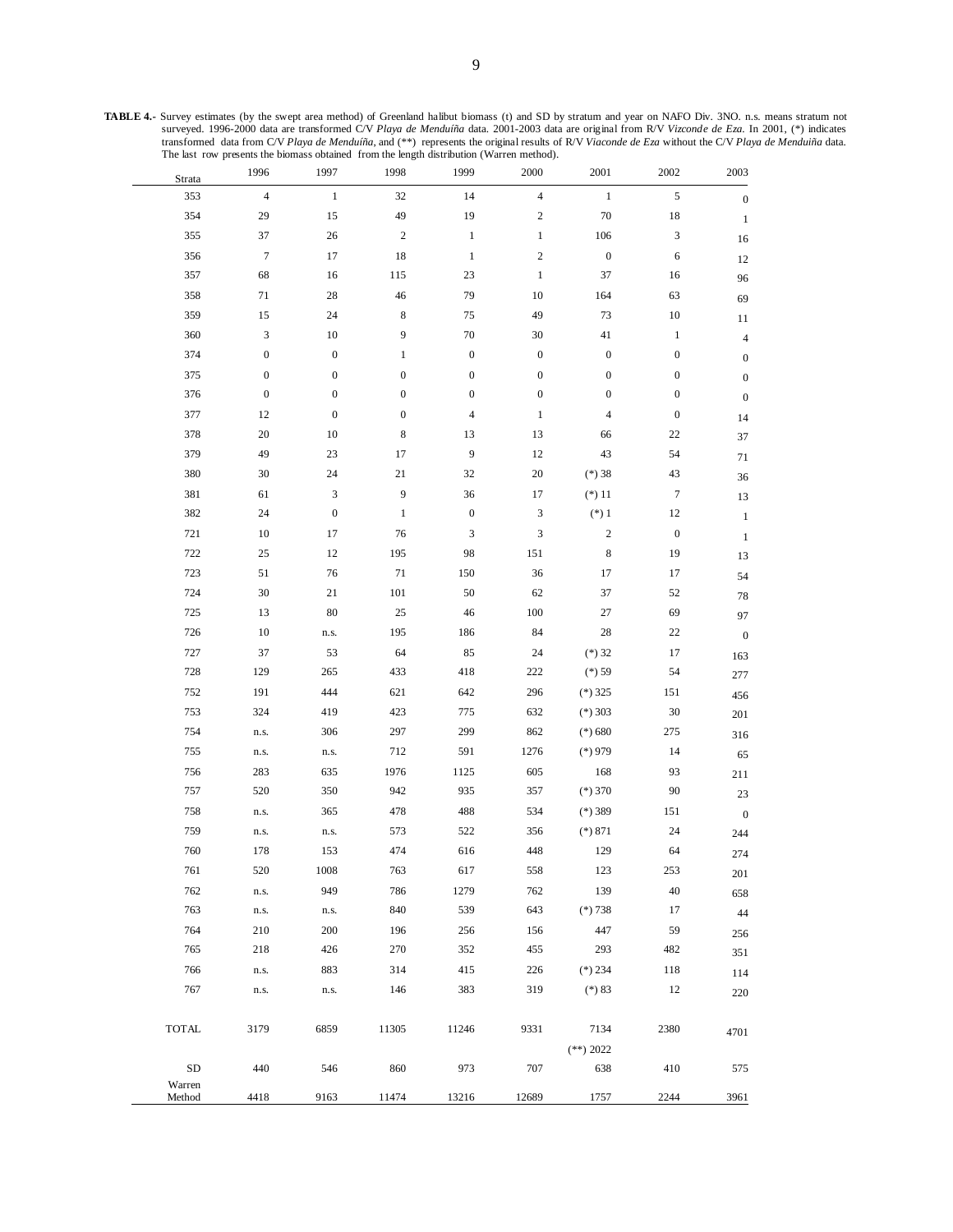|         |              | 1996             | 1997             | 1998             | 1999             | 2000             | 2001             | 2002             | 2003              |
|---------|--------------|------------------|------------------|------------------|------------------|------------------|------------------|------------------|-------------------|
| Males   | a            | 0.0035           | 0.0042           | 0.0042           | 0.0044           | 0.0020           | 0.0036           | 0,0031           | 0,0033            |
|         |              | $Error = 0.0824$ | $Error = 0.0663$ | $Error = 0.0824$ | $Error = 0.1112$ | $Error = 0.1562$ | $Error = 0.2538$ | $Error = 0.0962$ | $Error = 0.1081$  |
|         | b            | 3,2077           | 3,1561           | 3,1622           | 3,1587           | 3,3625           | 3,1925           | 3,2496           | 3,2318            |
|         |              | $Error = 0.0225$ | $Error = 0.0185$ | $Error = 0.0226$ | $Error = 0.0308$ | $Error = 0.0433$ | $Error = 0.0846$ | $Error = 0.0285$ | $Error = 0.0318$  |
|         |              | $R^2 = 0.999$    | $R^2 = 0.999$    | $R^2 = 0.999$    | $R^2 = 0.995$    | $R^2 = 0.996$    | $R^2 = 0.997$    | $R^2 = 0.987$    | $R^2 = 0.995$     |
|         |              | $N = 269$        | $N = 893$        | $N = 417$        | $N = 267$        | $N = 315$        | $N = 15$         | $N = 316$        | $N = 509$         |
| Females | a            | 0.0031           | 0.0033           | 0.0038           | 0.0033           | 0.0018           | 0.0034           | 0.0027           | 0.0034            |
|         |              | $Error = 0.0760$ | $Error = 0.0650$ | $Error = 0.0692$ | $Error = 0.0897$ | $Error = 0.1003$ | $Error = 0.2252$ | $Error = 0.1315$ | $Error = 0.0871$  |
|         | <sub>b</sub> | 3,2546           | 3,2308           | 3,2043           | 3,2547           | 3,4066           | 3,2240           | 3,2950           | 3,2302            |
|         |              | $Error = 0.0198$ | $Error = 0.0170$ | $Error = 0.0179$ | $Error = 0.0237$ | $Error = 0.0262$ | $Error = 0.0656$ | $Error = 0.0368$ | $Error = 0.0241$  |
|         |              | $R^2 = 0.999$    | $R^2 = 0.999$    | $R^2 = 0.999$    | $R^2 = 0.996$    | $R^2 = 0.995$    | $R^2 = 0.995$    | $R^2 = 0.993$    | $R^2 = 0.997$     |
|         |              | $N = 326$        | $N = 1473$       | $N = 681$        | $N = 408$        | $N = 642$        | $N = 26$         | $N = 456$        | $N = 726$         |
| Indet.  | a            | 0.0030           | 0.0032           | 0.0036           | 0.0040           | 0.0019           | 0.0038           | 0,0028           | 0,0027            |
|         |              | $Error = 0.0743$ | $Error = 0.0547$ | $Error = 0.0706$ | $Error = 0.1010$ | $Error = 0.0893$ | $Error = 0.1320$ | $Error = 0.0941$ | $Error = 0.08139$ |
|         | b            | 3,2574           | 3,2409           | 3,2201           | 3,2009           | 3,3882           | 3,1925           | 3,2837           | 3,2894            |
|         |              | $Error = 0.0194$ | $Error = 0.0145$ | $Error = 0.0183$ | $Error = 0.0269$ | $Error = 0.0234$ | $Error = 0.0394$ | $Error = 0.0263$ | $Error = 0.0226$  |
|         |              | $R^2 = 0.999$    | $R^2 = 0.999$    | $R^2 = 0.999$    | $R^2 = 0.987$    | $R^2 = 0.998$    | $R^2 = 0.997$    | $R^2 = 0.996$    | $R^2 = 0.997$     |
|         |              | $N = 598$        | $N = 2383$       | $N = 1105$       | $N = 679$        | $N = 966$        | $N = 44$         | $N = 776$        | $N = 1243$        |

**TABLE 5.-** Length weight relationship in the calculation of Greenland halibut biomass. The equation is Spanish Spring surveys on NAFO Div. 3NO: 1996-2003. The values for the indeterminate individuals were obtained with all individuals.  $Weight = a(l+0.5)^b$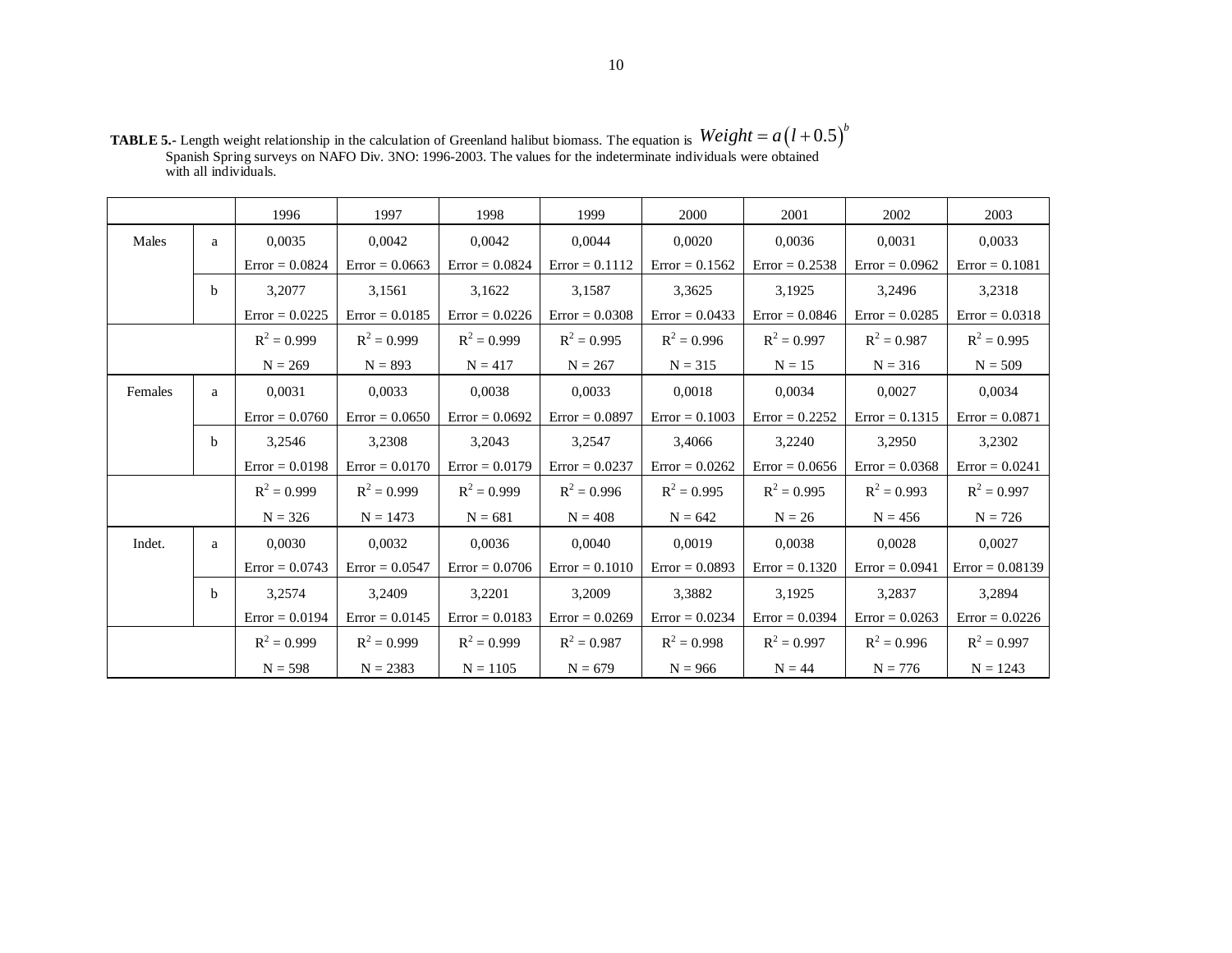**TABLE 6.-** Survey estimates (by the swept area method) of Greenland halibut abundance (,000) and SD by stratum and year on NAFO Div. 3NO. n.s. means stratum not surveyed. 1996-2000 data are transformed C/V *Playa de Menduíña* data. 2001-2003 data are original from R/V *Vizconde de Eza*. In 2001, (\*) indicates transformed data from C/V *Playa de Menduíña*, and (\*\*) represents the original results of R/V *Vizconde de Eza* without the C/V *Playa de Menduiña* data. The last row presents the biomass obtained from the length distribution (Warren method).

| Strata        | 1996             | 1997             | 1998             | 1999             | 2000             | 2001             | 2002                     | 2003             |
|---------------|------------------|------------------|------------------|------------------|------------------|------------------|--------------------------|------------------|
| 353           | $\boldsymbol{0}$ | 9                | 187              | 47               | $16\,$           | $24\,$           | 170                      | $\,$ 8 $\,$      |
| 354           | 212              | 95               | 268              | $101\,$          | $23\,$           | 1429             | 487                      | 80               |
| 355           | 375              | 348              | $\overline{4}$   | 6                | 9                | 1893             | 31                       | 191              |
| 356           | $46$             | 149              | 75               | $\overline{4}$   | 4                | $\sqrt{2}$       | 58                       | $\bf 88$         |
| 357           | 469              | 93               | 653              | 84               | 3                | 116              | 61                       | 358              |
| 358           | 1495             | 423              | 301              | 634              | 26               | 2984             | 615                      | 273              |
| 359           | 94               | 183              | 53               | 331              | 146              | 1096             | 483                      | 293              |
| 360           | $\boldsymbol{0}$ | 76               | 58               | 308              | 85               | 244              | 50                       | 407              |
| 374           | $\boldsymbol{0}$ | $\boldsymbol{0}$ | $\overline{4}$   | $\boldsymbol{0}$ | $\boldsymbol{0}$ | $\boldsymbol{0}$ | $\boldsymbol{0}$         | $\boldsymbol{0}$ |
| 375           | $\boldsymbol{0}$ | $\boldsymbol{0}$ | $\boldsymbol{0}$ | $\boldsymbol{0}$ | $\boldsymbol{0}$ | $\boldsymbol{0}$ | $\boldsymbol{0}$         | $\,8\,$          |
| 376           | $\boldsymbol{0}$ | $\boldsymbol{0}$ | $\boldsymbol{0}$ | $\boldsymbol{0}$ | $\boldsymbol{0}$ | $\boldsymbol{0}$ | $\boldsymbol{0}$         | 24               |
| 377           | 75               | $\boldsymbol{0}$ | $\mathbf{1}$     | 31               | 5                | 38               | $\overline{\mathcal{L}}$ | 284              |
| 378           | 171              | 72               | 47               | 112              | 57               | 591              | 233                      | 395              |
| 379           | 285              | 176              | 124              | $75\,$           | 35               | 135              | 171                      | 547              |
| 380           | 214              | 146              | 164              | 1048             | 122              | $(*) 274$        | 610                      | 961              |
| 381           | 401              | 14               | $45\,$           | 269              | 66               | $(*)33$          | 200                      | 919              |
| 382           | 98               | $\boldsymbol{0}$ | $\sqrt{6}$       | $\,1$            | 8                | $(*) 5$          | 251                      | 113              |
| 721           | 89               | 132              | 379              | $\boldsymbol{7}$ | 6                | $\sqrt{3}$       | 11                       | 12               |
| 722           | 99               | 67               | 573              | $207\,$          | 213              | 14               | 39                       | 15               |
| 723           | 264              | 407              | 369              | 433              | 82               | 45               | 92                       | 298              |
| 724           | 145              | 94               | 361              | 125              | 85               | 78               | 126                      | 176              |
| 725           | 93               | 444              | 157              | 183              | 258              | 63               | 143                      | 413              |
| 726           | 75               | n.s.             | 863              | 613              | 175              | 31               | 57                       | $\boldsymbol{0}$ |
| 727           | 261              | 295              | 382              | 324              | 92               | $(*) 123$        | 267                      | 587              |
| 728           | 500              | 1296             | 2163             | 1445             | 571              | $(*) 127$        | 280                      | 825              |
| 752           | 497              | 1008             | 2136             | 1978             | 553              | $(*) 534$        | 395                      | 1151             |
| 753           | 867              | 728              | 726              | 1782             | 1093             | $(*) 402$        | $48\,$                   | 235              |
| 754           | n.s.             | 347              | 309              | 419              | 880              | $(*) 834$        | 197                      | 290              |
| 755           | n.s.             | n.s.             | 881              | 788              | 1712             | $(*) 1095$       | $11\,$                   | $70\,$           |
| 756           | 780              | 1457             | 5558             | 3380             | 1256             | 323              | 234                      | 425              |
| 757           | 991              | 515              | 1620             | 2639             | 518              | $(*) 569$        | 154                      | 60               |
| 758           | n.s.             | 706              | 620              | 625              | 589              | $(*)366$         | 242                      | $\boldsymbol{0}$ |
| 759           | n.s.             | n.s.             | 837              | 1016             | 457              | $(*)947$         | 34                       | 147              |
| 760           | 425              | 414              | 1061             | 1486             | 794              | 259              | 94                       | 340              |
| 761           | 582              | 1067             | 1853             | 1005             | 744              | 167              | 387                      | $205\,$          |
| 762           | n.s.             | 1036             | 1127             | 2818             | 819              | 74               | 75                       | 575              |
| 763           | n.s.             | n.s.             | 967              | 613              | 724              | $(*)717$         | 12                       | $25\,$           |
| 764           | 411              | 428              | 354              | 597              | 204              | 713              | 80                       | 470              |
| 765           | 1128             | 548              | 580              | 459              | 769              | 353              | 645                      | 540              |
| 766           | n.s.             | 1030             | 317              | 203              | 211              | $(*) 222$        | 81                       | 134              |
| 767           | n.s.             | n.s.             | 104              | 364              | 250              | $(*) 64$         | 13                       | 180              |
| <b>TOTAL</b>  | 11143            | 13804            | 26286            | 26555            | 13658            | 16987            | 7142                     | 12123            |
|               |                  |                  |                  |                  |                  | $(**) 10674$     |                          |                  |
| SD            | 1903             | 1130             | 2497             | 2830             | 1225             | 3227             | 958                      | 1542             |
| Warren Method | 16693            | 18958            | 25401            | 24556            | 11614            | 10929            | 7142                     | 12123            |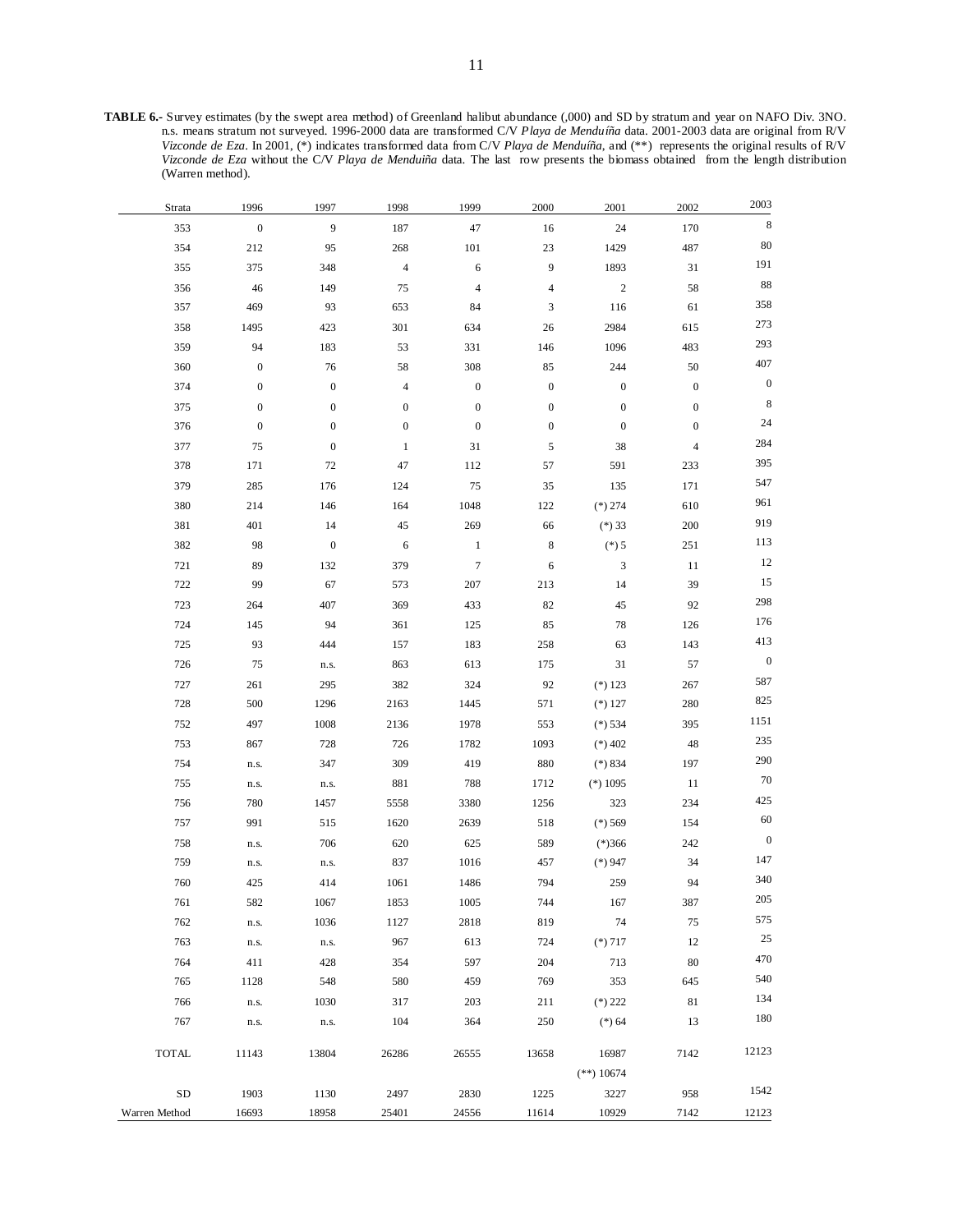**TABLE 7.-** Greenland halibut length distribution. Estimated numbers in frequency in ‰. Spanish Spring Survey on NAFO 3NO: 1996-2003. Indet. means indeterminate. 1996-2000 data are transformed C/V *Playa de Menduíña* data. 2001-2003 data are original R/V *Vizconde de Eza* data. (\*) indicates untransformed data.

|                         | 1996    |         |        |         | 1997    |        |         | 1998     |        | 1999    |           |        |  |
|-------------------------|---------|---------|--------|---------|---------|--------|---------|----------|--------|---------|-----------|--------|--|
| Length (cm.)            | Males   | Females | Indet. | Males   | Females | Indet. | Males   | Females  | Indet. | Males   | Females   | Indet. |  |
| $\,8\,$                 | 0,000   | 0,000   | 0,000  | 0,000   | 0,000   | 0,000  | 0,000   | 0,000    | 0,000  | 0,000   | 0,000     | 0,303  |  |
| $10\,$                  | 0,000   | 0,000   | 0,000  | 0,000   | 0,000   | 2,300  | 0,000   | 0,000    | 0,000  | 0,000   | 0,605     | 0,000  |  |
| 12                      | 0,000   | 0,000   | 0,970  | 5,018   | 6,843   | 9,571  | 0,000   | 0,000    | 0,574  | 2,421   | 8,376     | 0,908  |  |
| 14                      | 0,000   | 1,296   | 31,518 | 8,587   | 31,528  | 20,005 | 0,000   | 6,037    | 1,721  | 4,621   | 22,713    | 0,303  |  |
| 16                      | 0,000   | 8,663   | 4,363  | 4,311   | 6,881   | 0,674  | 1,494   | 3,134    | 1,750  | 4,282   | 6,196     | 0,000  |  |
| 18                      | 8,019   | 13,286  | 0,000  | 27,423  | 40,505  | 0,000  | 1,464   | 2,296    | 0,000  | 4,768   | 8,850     | 0,303  |  |
| $20\,$                  | 28,423  | 43,780  | 0,112  | 37,542  | 43,538  | 0,362  | 4,622   | 5,593    | 0,000  | 5,517   | 8,893     | 0,000  |  |
| $22\,$                  | 89,980  | 168,163 | 2,286  | 53,779  | 64,236  | 0,000  | 18,073  | 22,102   | 0,357  | 25,653  | 37,789    | 0,000  |  |
| $24\,$                  | 64,166  | 99,661  | 2,175  | 28,182  | 30,810  | 0,000  | 26,110  | 38,331   | 0,000  | 15,549  | 31,957    | 0,000  |  |
| $26\,$                  | 28,133  | 41,255  | 0,544  | 31,780  | 40,680  | 0,000  | 44,420  | 44,006   | 0,000  | 13,530  | 21,905    | 0,000  |  |
| $28\,$                  | 26,420  | 43,506  | 0,000  | 39,179  | 46,226  | 0,000  | 56,688  | 76,591   | 0,000  | 32,778  | 25,159    | 0,000  |  |
| $30\,$                  | 11,966  | 20,579  | 0,000  | 22,470  | 26,720  | 0,000  | 46,906  | 63,719   | 0,000  | 32,213  | 30,421    | 0,000  |  |
| 32                      | 10,840  | 16,851  | 0,000  | 12,139  | 20,771  | 0,000  | 39,197  | 47,580   | 0,000  | 45,853  | 50,018    | 0,000  |  |
| 34                      | 11,955  | 17,812  | 0,000  | 10,776  | 14,975  | 0,000  | 36,939  | 42,772   | 0,000  | 60,885  | 67,415    | 0,000  |  |
| 36                      | 14,512  | 19,567  | 0,000  | 9,727   | 18,873  | 0,000  | 34,632  | 43,202   | 0,000  | 48,152  | 62,783    | 0,000  |  |
| 38                      | 10,688  | 17,395  | 0,000  | 9,635   | 20,075  | 0,000  | 28,786  | 43,113   | 0,000  | 32,732  | 52,206    | 0,000  |  |
| 40                      | 12,336  | 18,689  | 0,000  | 9,404   | 19,003  | 0,000  | 19,333  | 30,588   | 0,000  | 19,984  | 35,784    | 0,000  |  |
| 42                      | 8,230   | 13,150  | 0,000  | 9,983   | 17,267  | 0,000  | 11,457  | 20,213   | 0,000  | 11,979  | 26,781    | 0,000  |  |
| 44                      | 6,627   | 10,723  | 0,000  | 8,685   | 16,273  | 0,000  | 7,740   | 17,617   | 0,000  | 7,962   | 16,411    | 0,000  |  |
| 46                      | 4,218   | 12,060  | 0,000  | 7,942   | 14,645  | 0,000  | 5,805   | 12,249   | 0,000  | 5,044   | 11,732    | 0,000  |  |
| $\sqrt{48}$             | 3,693   | 6,270   | 0,000  | 5,697   | 14,997  | 0,000  | 4,944   | 10,151   | 0,000  | 3,602   | 7,929     | 0,000  |  |
| 50                      | 2,216   | 6,726   | 0,000  | 4,981   | 10,992  | 0,000  | 3,690   | 8,088    | 0,000  | 2,085   | 6,927     | 0,000  |  |
| 52                      | 1,328   | 2,672   | 0,000  | 3,697   | 9,242   | 0,000  | 2,776   | 5,350    | 0,000  | 1,697   | 4,157     | 0,000  |  |
| 54                      | 0,508   | 2,984   | 0,000  | 2,905   | 5,932   | 0,000  | 1,784   | 3,419    | 0,000  | 1,210   | 3,733     | 0,000  |  |
| 56                      | 0,793   | 3,988   | 0,000  | 1,959   | 4,998   | 0,000  | 1,494   | 3,408    | 0,000  | 0,930   | 2,739     | 0,000  |  |
| 58                      | 1,558   | 1,114   | 0,000  | 1,885   | 4,008   | 0,000  | 0,618   | 3,044    | 0,000  | 0,786   | 2,111     | 0,000  |  |
| 60                      | 0,266   | 2,126   | 0,000  | 1,340   | 3,699   | 0,000  | 0,785   | 2,361    | 0,000  | 0,624   | 1,838     | 0,000  |  |
| 62                      | 0,000   | 0,918   | 0,000  | 0,983   | 3,111   | 0,000  | 0,398   | 0,868    | 0,000  | 0,260   | 1,188     | 0,000  |  |
| 64                      | 0,410   | 6,644   | 0,000  | 0,079   | 9,055   | 0,000  | 1,404   | 4,328    | 0,000  | 0,668   | 6,071     | 0,000  |  |
| 66                      | 0,269   | 1,202   | 0,000  | 1,367   | 14,506  | 0,000  | 2,140   | 5,225    | 0,000  | 0,548   | 8,106     | 0,000  |  |
| 68                      | 0,000   | 1,217   | 0,000  | 0,757   | 11,933  | 0,000  | 0,000   | 3,834    | 0,000  | 0,695   | 5,131     | 0,000  |  |
| $70\,$                  | 0,000   | 1,145   | 0,000  | 0,243   | 5,322   | 0,000  | 0,154   | 4,469    | 0,000  | 0,234   | 6,452     | 0,000  |  |
| $72\,$                  | 0,000   | 0,742   | 0,000  | 0,000   | 7,500   | 0,000  | 0,000   | 2,715    | 0,000  | 0,000   | 3,488     | 0,000  |  |
| 74                      | 0,000   | 1,579   | 0,000  | 0,000   | 4,678   | 0,000  | 0,000   | 3,191    | 0,000  | 0,000   | 6,111     | 0,000  |  |
| 76                      | 0,000   | 0,000   | 0,000  | 0,000   | 3,715   | 0,000  | 0,000   | 1,655    | 0,000  | 0,000   | 3,029     | 0,000  |  |
| $78\,$                  | 0,000   | 0,947   | 0,000  | 0,000   | 0,905   | 0,000  | 0,000   | 3,337    | 0,000  | 0,000   | 5,091     | 0,000  |  |
| $80\,$                  | 0,000   | 0,474   | 0,000  | 0,000   | 4,960   | 0,000  | 0,000   | 2,268    | 0,000  | 0,000   | 5,433     | 0,000  |  |
| 82                      | 0,000   | 1,087   | 0,000  | 0,000   | 1,684   | 0,000  | 0,000   | 1,808    | 0,000  | 0,000   | 0,404     | 0,000  |  |
| 84                      | 0,000   | 0,538   | 0,000  | 0,000   | 0,326   | 0,000  | 0,000   | 0,833    | 0,000  | 0,000   | 1,233     | 0,000  |  |
| 86                      | 0,000   | 0,632   | 0,000  | 0,000   | 0,000   | 0,000  | 0,000   | 0,903    | 0,000  | 0,000   | 1,013     | 0,000  |  |
| $\bf 88$                | 0,000   | 0,345   | 0,000  | 0,000   | 0,334   | 0,000  | 0,000   | 0,512    | 0,000  | 0,000   | 1,391     | 0,000  |  |
| 90                      | 0,000   | 0,345   | 0,000  | 0,000   | 0,866   | 0,000  | 0,000   | 0,253    | 0,000  | 0,000   | 0,112     | 0,000  |  |
| 92                      | 0,000   | 0,345   | 0,000  | 0,000   | 2,016   | 0,000  | 0,000   | 0,146    | 0,000  | 0,000   | 0,000     | 0,000  |  |
| 94                      | 0,000   | 0,000   | 0,000  | 0,000   | 0,000   | 0,000  | 0,000   | 0,436    | 0,000  | 0,000   | 0,122     | 0,000  |  |
| 96                      | 0,000   | 0,000   | 0,000  | 0,000   | 0,000   | 0,000  | 0,000   | 0,000    | 0,000  | 0,000   | 1,001     | 0,000  |  |
| 98                      | 0,000   | 0,000   | 0,000  | 0,000   | 0,000   | 0,000  | 0,000   | 0,000    | 0,000  | 0,000   | 0,000     | 0,000  |  |
| 100                     | 0,000   | 0,000   | 0,000  | 0,000   | 0,000   | 0,000  | 0,000   | 0,000    | 0,000  | 0,000   | 0,000     | 0,000  |  |
| 102                     | 0,000   | 0,000   | 0,000  | 0,000   | 0,000   | 0,000  | 0,000   | 0,000    | 0,000  | 0,000   | 0,000     | 0,000  |  |
| 104                     | 0,000   | 0,000   | 0,000  | 0,000   | 0,000   | 0,000  | 0,000   | 0,000    | 0,000  | 0,000   | 0,122     | 0,000  |  |
| Total                   | 347,553 | 610,479 | 41,968 | 362,456 | 604,632 | 32,912 | 403,855 | 591,743  | 4,402  | 387,258 | 610,926   | 1,816  |  |
| $N^{\circ}$ Ind. $(*):$ | 2867    | 4667    | $60\,$ | 3444    | 5550    | 55     | 4470    | 7080     | 14     | 4012    | 6533      | 6      |  |
| N° samples:             |         | 52      |        |         | $75\,$  |        |         | $\bf 84$ |        |         | 78        |        |  |
| Range:                  |         | 12-91   |        |         | 10-92   |        |         | 11-94    |        |         | $7 - 104$ |        |  |
| Total catch:            |         | 520     |        |         | 1243    |        |         | 1885     |        |         | 1898      |        |  |
| Sampled catch:          |         | 221     |        |         | 390     |        |         | 539      |        |         | 524       |        |  |
| Total hauls:            |         | 112     |        |         | 128     |        |         | 124      |        |         | 114       |        |  |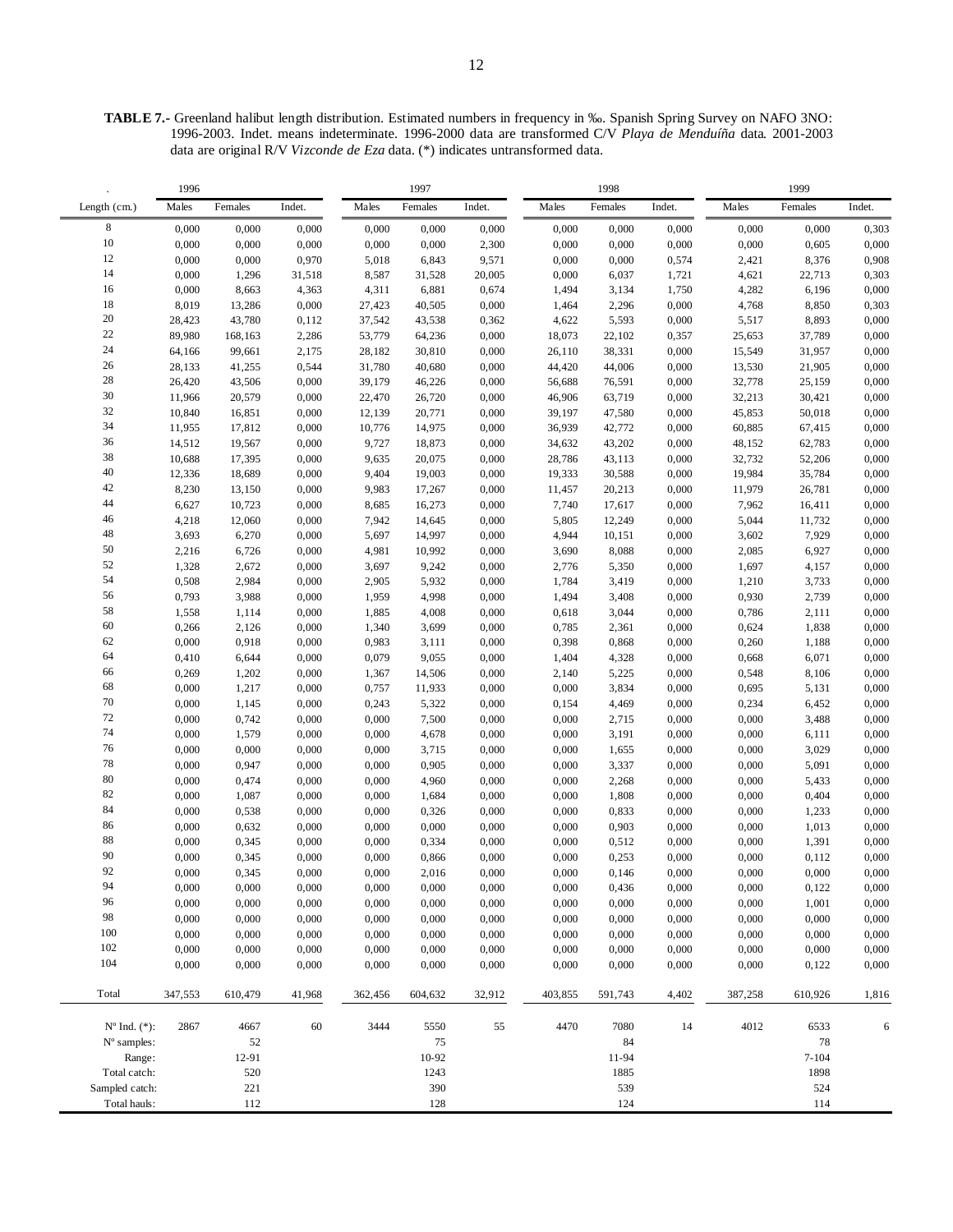**TABLE 7 (cont.).-** Greenland halibut length distribution. Estimated numbers in frequency in ‰. Spanish Spring Survey on NAFO 3NO: 1996-2003. Indet. means indeterminate. 1996-2000 data are transformed C/V *Playa de Menduíña* data. 2001-2003 data are original R/V *Vizconde de Eza* data. (\*) indicates untransformed data.

| Males<br>Females<br>Males<br>Females<br>Males<br>Females<br>Females<br>Length (cm.)<br>Indet.<br>Indet.<br>Indet.<br>Males<br>Indet.<br>$\,$ 8 $\,$<br>0,000<br>0,000<br>0.000<br>0.000<br>0,000<br>0.000<br>0.000<br>0.000<br>0.000<br>0,452<br>0,000<br>0,000<br>$10\,$<br>0,000<br>3.021<br>0,000<br>0,000<br>0.997<br>3.132<br>4.283<br>8.974<br>5.261<br>10,845<br>8,585<br>6,326<br>$12\,$<br>10,088<br>2,882<br>44.265<br>22.619<br>51.745<br>4.510<br>33,890<br>10,808<br>19.600<br>50.223<br>53,320<br>1,356<br>14<br>18,735<br>35,990<br>3,603<br>60.269<br>111.261<br>30.911<br>85.418<br>88.423<br>3.006<br>51,965<br>72,751<br>0,000<br>16<br>10,088<br>0,000<br>53.140<br>3.286<br>21.755<br>0.000<br>12,652<br>0,000<br>13,670<br>73.336<br>26.993<br>22,593<br>$18\,$<br>0.000<br>0.752<br>9,367<br>10,088<br>0,000<br>4.882<br>4.765<br>1.503<br>0.000<br>0,904<br>0,904<br>0,000<br>$20\,$<br>3.747<br>0,000<br>2,316<br>2,482<br>0,000<br>23.258<br>29.579<br>0.000<br>4.509<br>0.000<br>5,874<br>3,163<br>$22\,$<br>23.222<br>1,820<br>3,144<br>0,000<br>87.383<br>70.428<br>0.000<br>19.446<br>0.000<br>20,786<br>21,690<br>0,000<br>24<br>8,575<br>9,641<br>0,000<br>53.671<br>69.952<br>0.000<br>36.728<br>0.000<br>38,442<br>0,000<br>46.427<br>56,968<br>$26\,$<br>9,738<br>10.028<br>0.000<br>24.749<br>0.000<br>0,000<br>14,320<br>0,165<br>12.637<br>37.506<br>19,474<br>33,482<br>$28\,$<br>4,584<br>7.481<br>6,631<br>0,000<br>3.785<br>2.492<br>0.000<br>9.729<br>0.000<br>14,030<br>13,126<br>0,000<br>30<br>3,309<br>4,759<br>0,000<br>0.997<br>2.492<br>0.000<br>9.729<br>0.000<br>18,549<br>0,000<br>10.490<br>13,595<br>$32\,$<br>4.384<br>7,767<br>8,376<br>0,000<br>6.276<br>0.000<br>18.017<br>26.259<br>0.000<br>30,738<br>0,000<br>36,177<br>34<br>13,445<br>3.986<br>5.481<br>0.000<br>9.727<br>24,423<br>0,000<br>17,148<br>0,000<br>29.168<br>0.000<br>32,568<br>36<br>23,128<br>27,921<br>0,000<br>6.479<br>11.959<br>0.000<br>20.988<br>0.000<br>23,508<br>32,116<br>0,000<br>24.765<br>38<br>35,141<br>13.456<br>0.000<br>17.238<br>18.741<br>0.000<br>13,562<br>30,292<br>0,000<br>44,996<br>0,000<br>12.457<br>$40\,$<br>33,542<br>0,000<br>9.468<br>0.000<br>11.252<br>35.227<br>0.000<br>0,000<br>62,958<br>16.451<br>17,634<br>35,251<br>$42\,$<br>33,318<br>13.515<br>0,000<br>65,148<br>0,000<br>11.959<br>17.441<br>0.000<br>26.206<br>0.000<br>15,821<br>25,757<br>44<br>24,219<br>62,863<br>0,000<br>4.485<br>21.925<br>0.000<br>0.000<br>9,037<br>21,238<br>0,000<br>11.966<br>34.533<br>$46\,$<br>0,000<br>15,508<br>40,975<br>0,000<br>2.990<br>15.455<br>0.000<br>12.015<br>14.257<br>0.000<br>9,037<br>16,719<br>$48\,$<br>8,584<br>0,000<br>0.000<br>3.757<br>0,000<br>28,410<br>2.000<br>13.454<br>19.508<br>0.000<br>9,489<br>11,302<br>$50\,$<br>8.932<br>6,570<br>0,000<br>0.000<br>6.976<br>0.000<br>20.277<br>0.000<br>4,519<br>0,000<br>19,469<br>12,652<br>52<br>0,000<br>5,873<br>0,000<br>2.492<br>0.000<br>3.006<br>8.252<br>0.000<br>9,489<br>13,735<br>0.000<br>5,880<br>54<br>3,303<br>0,000<br>0,000<br>1.993<br>0.000<br>0.752<br>7.513<br>0.000<br>1,807<br>10,550<br>0.498<br>8,586<br>56<br>3,504<br>0.498<br>1.500<br>0,000<br>10,330<br>0,000<br>0.000<br>0.000<br>5.261<br>0.000<br>2,259<br>6,326<br>58<br>1,780<br>0,000<br>0.000<br>0.997<br>0.000<br>0.000<br>3.006<br>0.000<br>0,000<br>6,851<br>1,356<br>5,433<br>$60\,$<br>0,989<br>5,379<br>0,000<br>0.000<br>0.000<br>0.000<br>1.502<br>0.000<br>0,000<br>0,000<br>0.000<br>2,711<br>62<br>1,417<br>5,921<br>0,000<br>0.997<br>0.000<br>0.000<br>0,000<br>0.000<br>0.748<br>0.000<br>0,000<br>1,807<br>64<br>1,433<br>12,337<br>0,000<br>0.000<br>0.498<br>0.000<br>0.000<br>1.503<br>0.000<br>0,000<br>0,000<br>2,265<br>66<br>1,593<br>0,000<br>0.000<br>0.000<br>0.000<br>0.000<br>0.000<br>0.000<br>0,000<br>0,000<br>19,196<br>0,452<br>68<br>3,072<br>0,000<br>21,644<br>0,000<br>0.000<br>0.498<br>0.000<br>0.000<br>0.000<br>0,000<br>1.502<br>0,000<br>70<br>0,000<br>0.000<br>0,000<br>14,948<br>0,000<br>0.000<br>0.000<br>0.000<br>0.000<br>0.000<br>0,000<br>0,000<br>$72\,$<br>0,000<br>0,000<br>0.000<br>0.000<br>0.000<br>0.000<br>0.000<br>0.000<br>0,000<br>0,000<br>13,485<br>1,356<br>74<br>0,000<br>0.000<br>11,698<br>0,000<br>0.000<br>0.000<br>0.000<br>0.000<br>0.000<br>0,000<br>0,904<br>0,000<br>$76\,$<br>0,000<br>0,000<br>10,518<br>0.498<br>0.000<br>0.000<br>0.000<br>0,000<br>0,000<br>0.000<br>0.000<br>0,452<br>$78\,$<br>0,000<br>8,212<br>0,000<br>0.000<br>0.505<br>0.000<br>0.000<br>0.752<br>0.000<br>0,000<br>0,452<br>0,000<br>$80\,$<br>0,000<br>0,000<br>14,351<br>0,000<br>0.000<br>0.000<br>0.000<br>0.000<br>0.000<br>0,000<br>0.000<br>0,000<br>$82\,$<br>0,000<br>7,514<br>0.000<br>0.000<br>0.000<br>0.752<br>0.000<br>0,000<br>0,000<br>0.000<br>0,000<br>0,452<br>84<br>0,000<br>0.000<br>0,000<br>5,270<br>0,000<br>0.000<br>0.000<br>0.000<br>0.000<br>0.000<br>0,000<br>0,000<br>86<br>0,000<br>5,191<br>0,000<br>0.000<br>0.000<br>0.000<br>0.000<br>0.000<br>0.000<br>0,000<br>0,000<br>0,000<br>88<br>0,000<br>0.000<br>1,068<br>0,000<br>0.000<br>0.000<br>0.000<br>1.503<br>0.000<br>0,000<br>0,000<br>0,000<br>90<br>0,000<br>0,940<br>0,000<br>0.000<br>0.000<br>0.000<br>0,000<br>0,000<br>0.000<br>0.000<br>0.752<br>0,000<br>92<br>0,000<br>0,000<br>0.000<br>0.000<br>0.000<br>0.000<br>0.000<br>0.000<br>0,000<br>0,000<br>0,000<br>1,041<br>94<br>0,000<br>0,000<br>0.000<br>0.000<br>0.000<br>0.000<br>0,000<br>0,000<br>0,567<br>0.000<br>0.000<br>0,000<br>96<br>0,000<br>0,000<br>0,000<br>0.000<br>0.000<br>0.000<br>0.000<br>0.000<br>0.000<br>0,000<br>0,000<br>0,452<br>98<br>0,000<br>0,000<br>0,000<br>0.000<br>0.000<br>0.000<br>0.000<br>0.000<br>0.000<br>0,000<br>0,000<br>0,000<br>100<br>0,000<br>0,000<br>0.000<br>0.000<br>0.000<br>0.000<br>0.000<br>0,000<br>0,000<br>0.000<br>0,000<br>0,000<br>102<br>0,000<br>0,000<br>0.000<br>0.000<br>0.000<br>0.000<br>0,000<br>0,000<br>0,000<br>0.000<br>0.000<br>0,000<br>104<br>0,000<br>0,000<br>0,000<br>0,000<br>0.000<br>0.000<br>0.000<br>0.000<br>0.000<br>0.000<br>0,000<br>0,000<br>Total<br>302,807<br>690,542<br>6,651<br>378.605<br>560.295<br>61.100<br>401.013<br>586.210<br>12.777<br>396,933<br>595,385<br>7,682<br>$80\,$<br>878<br>$N^{\circ}$ Ind. $(*):$<br>2991<br>6162<br>$10\,$<br>445<br>739<br>535<br>782<br>17<br>17<br>1317<br>$44\,$<br>$No$ samples:<br>81<br>76<br>79<br>Range:<br>11-94<br>10-78<br>$9 - 89$<br>8-95<br>Total catch:<br>1437<br>332<br>430<br>743<br>291<br>742<br>Sampled catch:<br>635<br>430<br>83<br>122<br>Total hauls:<br>118<br>125 |  | 2000 |  | 2001 |  | 2002 |  | 2003 |  |
|----------------------------------------------------------------------------------------------------------------------------------------------------------------------------------------------------------------------------------------------------------------------------------------------------------------------------------------------------------------------------------------------------------------------------------------------------------------------------------------------------------------------------------------------------------------------------------------------------------------------------------------------------------------------------------------------------------------------------------------------------------------------------------------------------------------------------------------------------------------------------------------------------------------------------------------------------------------------------------------------------------------------------------------------------------------------------------------------------------------------------------------------------------------------------------------------------------------------------------------------------------------------------------------------------------------------------------------------------------------------------------------------------------------------------------------------------------------------------------------------------------------------------------------------------------------------------------------------------------------------------------------------------------------------------------------------------------------------------------------------------------------------------------------------------------------------------------------------------------------------------------------------------------------------------------------------------------------------------------------------------------------------------------------------------------------------------------------------------------------------------------------------------------------------------------------------------------------------------------------------------------------------------------------------------------------------------------------------------------------------------------------------------------------------------------------------------------------------------------------------------------------------------------------------------------------------------------------------------------------------------------------------------------------------------------------------------------------------------------------------------------------------------------------------------------------------------------------------------------------------------------------------------------------------------------------------------------------------------------------------------------------------------------------------------------------------------------------------------------------------------------------------------------------------------------------------------------------------------------------------------------------------------------------------------------------------------------------------------------------------------------------------------------------------------------------------------------------------------------------------------------------------------------------------------------------------------------------------------------------------------------------------------------------------------------------------------------------------------------------------------------------------------------------------------------------------------------------------------------------------------------------------------------------------------------------------------------------------------------------------------------------------------------------------------------------------------------------------------------------------------------------------------------------------------------------------------------------------------------------------------------------------------------------------------------------------------------------------------------------------------------------------------------------------------------------------------------------------------------------------------------------------------------------------------------------------------------------------------------------------------------------------------------------------------------------------------------------------------------------------------------------------------------------------------------------------------------------------------------------------------------------------------------------------------------------------------------------------------------------------------------------------------------------------------------------------------------------------------------------------------------------------------------------------------------------------------------------------------------------------------------------------------------------------------------------------------------------------------------------------------------------------------------------------------------------------------------------------------------------------------------------------------------------------------------------------------------------------------------------------------------------------------------------------------------------------------------------------------------------------------------------------------------------------------------------------------------------------------------------------------------------------------------------------------------------------------------------------------------------------------------------------------------------------------------------------------------------------------------------------------------------------------------------------------------------------------------------------------------------------------------------------------------------------------------------------------------------------------------------------------------------------------------------------------------------------------------------------------------------------------------------------------------------------------------------------------------------------------------------------------------------------------------------------------|--|------|--|------|--|------|--|------|--|
|                                                                                                                                                                                                                                                                                                                                                                                                                                                                                                                                                                                                                                                                                                                                                                                                                                                                                                                                                                                                                                                                                                                                                                                                                                                                                                                                                                                                                                                                                                                                                                                                                                                                                                                                                                                                                                                                                                                                                                                                                                                                                                                                                                                                                                                                                                                                                                                                                                                                                                                                                                                                                                                                                                                                                                                                                                                                                                                                                                                                                                                                                                                                                                                                                                                                                                                                                                                                                                                                                                                                                                                                                                                                                                                                                                                                                                                                                                                                                                                                                                                                                                                                                                                                                                                                                                                                                                                                                                                                                                                                                                                                                                                                                                                                                                                                                                                                                                                                                                                                                                                                                                                                                                                                                                                                                                                                                                                                                                                                                                                                                                                                                                                                                                                                                                                                                                                                                                                                                                                                                                                                                                                                                                                                                                                                                                                                                                                                                                                                                                                                                                                                                                                                            |  |      |  |      |  |      |  |      |  |
|                                                                                                                                                                                                                                                                                                                                                                                                                                                                                                                                                                                                                                                                                                                                                                                                                                                                                                                                                                                                                                                                                                                                                                                                                                                                                                                                                                                                                                                                                                                                                                                                                                                                                                                                                                                                                                                                                                                                                                                                                                                                                                                                                                                                                                                                                                                                                                                                                                                                                                                                                                                                                                                                                                                                                                                                                                                                                                                                                                                                                                                                                                                                                                                                                                                                                                                                                                                                                                                                                                                                                                                                                                                                                                                                                                                                                                                                                                                                                                                                                                                                                                                                                                                                                                                                                                                                                                                                                                                                                                                                                                                                                                                                                                                                                                                                                                                                                                                                                                                                                                                                                                                                                                                                                                                                                                                                                                                                                                                                                                                                                                                                                                                                                                                                                                                                                                                                                                                                                                                                                                                                                                                                                                                                                                                                                                                                                                                                                                                                                                                                                                                                                                                                            |  |      |  |      |  |      |  |      |  |
|                                                                                                                                                                                                                                                                                                                                                                                                                                                                                                                                                                                                                                                                                                                                                                                                                                                                                                                                                                                                                                                                                                                                                                                                                                                                                                                                                                                                                                                                                                                                                                                                                                                                                                                                                                                                                                                                                                                                                                                                                                                                                                                                                                                                                                                                                                                                                                                                                                                                                                                                                                                                                                                                                                                                                                                                                                                                                                                                                                                                                                                                                                                                                                                                                                                                                                                                                                                                                                                                                                                                                                                                                                                                                                                                                                                                                                                                                                                                                                                                                                                                                                                                                                                                                                                                                                                                                                                                                                                                                                                                                                                                                                                                                                                                                                                                                                                                                                                                                                                                                                                                                                                                                                                                                                                                                                                                                                                                                                                                                                                                                                                                                                                                                                                                                                                                                                                                                                                                                                                                                                                                                                                                                                                                                                                                                                                                                                                                                                                                                                                                                                                                                                                                            |  |      |  |      |  |      |  |      |  |
|                                                                                                                                                                                                                                                                                                                                                                                                                                                                                                                                                                                                                                                                                                                                                                                                                                                                                                                                                                                                                                                                                                                                                                                                                                                                                                                                                                                                                                                                                                                                                                                                                                                                                                                                                                                                                                                                                                                                                                                                                                                                                                                                                                                                                                                                                                                                                                                                                                                                                                                                                                                                                                                                                                                                                                                                                                                                                                                                                                                                                                                                                                                                                                                                                                                                                                                                                                                                                                                                                                                                                                                                                                                                                                                                                                                                                                                                                                                                                                                                                                                                                                                                                                                                                                                                                                                                                                                                                                                                                                                                                                                                                                                                                                                                                                                                                                                                                                                                                                                                                                                                                                                                                                                                                                                                                                                                                                                                                                                                                                                                                                                                                                                                                                                                                                                                                                                                                                                                                                                                                                                                                                                                                                                                                                                                                                                                                                                                                                                                                                                                                                                                                                                                            |  |      |  |      |  |      |  |      |  |
|                                                                                                                                                                                                                                                                                                                                                                                                                                                                                                                                                                                                                                                                                                                                                                                                                                                                                                                                                                                                                                                                                                                                                                                                                                                                                                                                                                                                                                                                                                                                                                                                                                                                                                                                                                                                                                                                                                                                                                                                                                                                                                                                                                                                                                                                                                                                                                                                                                                                                                                                                                                                                                                                                                                                                                                                                                                                                                                                                                                                                                                                                                                                                                                                                                                                                                                                                                                                                                                                                                                                                                                                                                                                                                                                                                                                                                                                                                                                                                                                                                                                                                                                                                                                                                                                                                                                                                                                                                                                                                                                                                                                                                                                                                                                                                                                                                                                                                                                                                                                                                                                                                                                                                                                                                                                                                                                                                                                                                                                                                                                                                                                                                                                                                                                                                                                                                                                                                                                                                                                                                                                                                                                                                                                                                                                                                                                                                                                                                                                                                                                                                                                                                                                            |  |      |  |      |  |      |  |      |  |
|                                                                                                                                                                                                                                                                                                                                                                                                                                                                                                                                                                                                                                                                                                                                                                                                                                                                                                                                                                                                                                                                                                                                                                                                                                                                                                                                                                                                                                                                                                                                                                                                                                                                                                                                                                                                                                                                                                                                                                                                                                                                                                                                                                                                                                                                                                                                                                                                                                                                                                                                                                                                                                                                                                                                                                                                                                                                                                                                                                                                                                                                                                                                                                                                                                                                                                                                                                                                                                                                                                                                                                                                                                                                                                                                                                                                                                                                                                                                                                                                                                                                                                                                                                                                                                                                                                                                                                                                                                                                                                                                                                                                                                                                                                                                                                                                                                                                                                                                                                                                                                                                                                                                                                                                                                                                                                                                                                                                                                                                                                                                                                                                                                                                                                                                                                                                                                                                                                                                                                                                                                                                                                                                                                                                                                                                                                                                                                                                                                                                                                                                                                                                                                                                            |  |      |  |      |  |      |  |      |  |
|                                                                                                                                                                                                                                                                                                                                                                                                                                                                                                                                                                                                                                                                                                                                                                                                                                                                                                                                                                                                                                                                                                                                                                                                                                                                                                                                                                                                                                                                                                                                                                                                                                                                                                                                                                                                                                                                                                                                                                                                                                                                                                                                                                                                                                                                                                                                                                                                                                                                                                                                                                                                                                                                                                                                                                                                                                                                                                                                                                                                                                                                                                                                                                                                                                                                                                                                                                                                                                                                                                                                                                                                                                                                                                                                                                                                                                                                                                                                                                                                                                                                                                                                                                                                                                                                                                                                                                                                                                                                                                                                                                                                                                                                                                                                                                                                                                                                                                                                                                                                                                                                                                                                                                                                                                                                                                                                                                                                                                                                                                                                                                                                                                                                                                                                                                                                                                                                                                                                                                                                                                                                                                                                                                                                                                                                                                                                                                                                                                                                                                                                                                                                                                                                            |  |      |  |      |  |      |  |      |  |
|                                                                                                                                                                                                                                                                                                                                                                                                                                                                                                                                                                                                                                                                                                                                                                                                                                                                                                                                                                                                                                                                                                                                                                                                                                                                                                                                                                                                                                                                                                                                                                                                                                                                                                                                                                                                                                                                                                                                                                                                                                                                                                                                                                                                                                                                                                                                                                                                                                                                                                                                                                                                                                                                                                                                                                                                                                                                                                                                                                                                                                                                                                                                                                                                                                                                                                                                                                                                                                                                                                                                                                                                                                                                                                                                                                                                                                                                                                                                                                                                                                                                                                                                                                                                                                                                                                                                                                                                                                                                                                                                                                                                                                                                                                                                                                                                                                                                                                                                                                                                                                                                                                                                                                                                                                                                                                                                                                                                                                                                                                                                                                                                                                                                                                                                                                                                                                                                                                                                                                                                                                                                                                                                                                                                                                                                                                                                                                                                                                                                                                                                                                                                                                                                            |  |      |  |      |  |      |  |      |  |
|                                                                                                                                                                                                                                                                                                                                                                                                                                                                                                                                                                                                                                                                                                                                                                                                                                                                                                                                                                                                                                                                                                                                                                                                                                                                                                                                                                                                                                                                                                                                                                                                                                                                                                                                                                                                                                                                                                                                                                                                                                                                                                                                                                                                                                                                                                                                                                                                                                                                                                                                                                                                                                                                                                                                                                                                                                                                                                                                                                                                                                                                                                                                                                                                                                                                                                                                                                                                                                                                                                                                                                                                                                                                                                                                                                                                                                                                                                                                                                                                                                                                                                                                                                                                                                                                                                                                                                                                                                                                                                                                                                                                                                                                                                                                                                                                                                                                                                                                                                                                                                                                                                                                                                                                                                                                                                                                                                                                                                                                                                                                                                                                                                                                                                                                                                                                                                                                                                                                                                                                                                                                                                                                                                                                                                                                                                                                                                                                                                                                                                                                                                                                                                                                            |  |      |  |      |  |      |  |      |  |
|                                                                                                                                                                                                                                                                                                                                                                                                                                                                                                                                                                                                                                                                                                                                                                                                                                                                                                                                                                                                                                                                                                                                                                                                                                                                                                                                                                                                                                                                                                                                                                                                                                                                                                                                                                                                                                                                                                                                                                                                                                                                                                                                                                                                                                                                                                                                                                                                                                                                                                                                                                                                                                                                                                                                                                                                                                                                                                                                                                                                                                                                                                                                                                                                                                                                                                                                                                                                                                                                                                                                                                                                                                                                                                                                                                                                                                                                                                                                                                                                                                                                                                                                                                                                                                                                                                                                                                                                                                                                                                                                                                                                                                                                                                                                                                                                                                                                                                                                                                                                                                                                                                                                                                                                                                                                                                                                                                                                                                                                                                                                                                                                                                                                                                                                                                                                                                                                                                                                                                                                                                                                                                                                                                                                                                                                                                                                                                                                                                                                                                                                                                                                                                                                            |  |      |  |      |  |      |  |      |  |
|                                                                                                                                                                                                                                                                                                                                                                                                                                                                                                                                                                                                                                                                                                                                                                                                                                                                                                                                                                                                                                                                                                                                                                                                                                                                                                                                                                                                                                                                                                                                                                                                                                                                                                                                                                                                                                                                                                                                                                                                                                                                                                                                                                                                                                                                                                                                                                                                                                                                                                                                                                                                                                                                                                                                                                                                                                                                                                                                                                                                                                                                                                                                                                                                                                                                                                                                                                                                                                                                                                                                                                                                                                                                                                                                                                                                                                                                                                                                                                                                                                                                                                                                                                                                                                                                                                                                                                                                                                                                                                                                                                                                                                                                                                                                                                                                                                                                                                                                                                                                                                                                                                                                                                                                                                                                                                                                                                                                                                                                                                                                                                                                                                                                                                                                                                                                                                                                                                                                                                                                                                                                                                                                                                                                                                                                                                                                                                                                                                                                                                                                                                                                                                                                            |  |      |  |      |  |      |  |      |  |
|                                                                                                                                                                                                                                                                                                                                                                                                                                                                                                                                                                                                                                                                                                                                                                                                                                                                                                                                                                                                                                                                                                                                                                                                                                                                                                                                                                                                                                                                                                                                                                                                                                                                                                                                                                                                                                                                                                                                                                                                                                                                                                                                                                                                                                                                                                                                                                                                                                                                                                                                                                                                                                                                                                                                                                                                                                                                                                                                                                                                                                                                                                                                                                                                                                                                                                                                                                                                                                                                                                                                                                                                                                                                                                                                                                                                                                                                                                                                                                                                                                                                                                                                                                                                                                                                                                                                                                                                                                                                                                                                                                                                                                                                                                                                                                                                                                                                                                                                                                                                                                                                                                                                                                                                                                                                                                                                                                                                                                                                                                                                                                                                                                                                                                                                                                                                                                                                                                                                                                                                                                                                                                                                                                                                                                                                                                                                                                                                                                                                                                                                                                                                                                                                            |  |      |  |      |  |      |  |      |  |
|                                                                                                                                                                                                                                                                                                                                                                                                                                                                                                                                                                                                                                                                                                                                                                                                                                                                                                                                                                                                                                                                                                                                                                                                                                                                                                                                                                                                                                                                                                                                                                                                                                                                                                                                                                                                                                                                                                                                                                                                                                                                                                                                                                                                                                                                                                                                                                                                                                                                                                                                                                                                                                                                                                                                                                                                                                                                                                                                                                                                                                                                                                                                                                                                                                                                                                                                                                                                                                                                                                                                                                                                                                                                                                                                                                                                                                                                                                                                                                                                                                                                                                                                                                                                                                                                                                                                                                                                                                                                                                                                                                                                                                                                                                                                                                                                                                                                                                                                                                                                                                                                                                                                                                                                                                                                                                                                                                                                                                                                                                                                                                                                                                                                                                                                                                                                                                                                                                                                                                                                                                                                                                                                                                                                                                                                                                                                                                                                                                                                                                                                                                                                                                                                            |  |      |  |      |  |      |  |      |  |
|                                                                                                                                                                                                                                                                                                                                                                                                                                                                                                                                                                                                                                                                                                                                                                                                                                                                                                                                                                                                                                                                                                                                                                                                                                                                                                                                                                                                                                                                                                                                                                                                                                                                                                                                                                                                                                                                                                                                                                                                                                                                                                                                                                                                                                                                                                                                                                                                                                                                                                                                                                                                                                                                                                                                                                                                                                                                                                                                                                                                                                                                                                                                                                                                                                                                                                                                                                                                                                                                                                                                                                                                                                                                                                                                                                                                                                                                                                                                                                                                                                                                                                                                                                                                                                                                                                                                                                                                                                                                                                                                                                                                                                                                                                                                                                                                                                                                                                                                                                                                                                                                                                                                                                                                                                                                                                                                                                                                                                                                                                                                                                                                                                                                                                                                                                                                                                                                                                                                                                                                                                                                                                                                                                                                                                                                                                                                                                                                                                                                                                                                                                                                                                                                            |  |      |  |      |  |      |  |      |  |
|                                                                                                                                                                                                                                                                                                                                                                                                                                                                                                                                                                                                                                                                                                                                                                                                                                                                                                                                                                                                                                                                                                                                                                                                                                                                                                                                                                                                                                                                                                                                                                                                                                                                                                                                                                                                                                                                                                                                                                                                                                                                                                                                                                                                                                                                                                                                                                                                                                                                                                                                                                                                                                                                                                                                                                                                                                                                                                                                                                                                                                                                                                                                                                                                                                                                                                                                                                                                                                                                                                                                                                                                                                                                                                                                                                                                                                                                                                                                                                                                                                                                                                                                                                                                                                                                                                                                                                                                                                                                                                                                                                                                                                                                                                                                                                                                                                                                                                                                                                                                                                                                                                                                                                                                                                                                                                                                                                                                                                                                                                                                                                                                                                                                                                                                                                                                                                                                                                                                                                                                                                                                                                                                                                                                                                                                                                                                                                                                                                                                                                                                                                                                                                                                            |  |      |  |      |  |      |  |      |  |
|                                                                                                                                                                                                                                                                                                                                                                                                                                                                                                                                                                                                                                                                                                                                                                                                                                                                                                                                                                                                                                                                                                                                                                                                                                                                                                                                                                                                                                                                                                                                                                                                                                                                                                                                                                                                                                                                                                                                                                                                                                                                                                                                                                                                                                                                                                                                                                                                                                                                                                                                                                                                                                                                                                                                                                                                                                                                                                                                                                                                                                                                                                                                                                                                                                                                                                                                                                                                                                                                                                                                                                                                                                                                                                                                                                                                                                                                                                                                                                                                                                                                                                                                                                                                                                                                                                                                                                                                                                                                                                                                                                                                                                                                                                                                                                                                                                                                                                                                                                                                                                                                                                                                                                                                                                                                                                                                                                                                                                                                                                                                                                                                                                                                                                                                                                                                                                                                                                                                                                                                                                                                                                                                                                                                                                                                                                                                                                                                                                                                                                                                                                                                                                                                            |  |      |  |      |  |      |  |      |  |
|                                                                                                                                                                                                                                                                                                                                                                                                                                                                                                                                                                                                                                                                                                                                                                                                                                                                                                                                                                                                                                                                                                                                                                                                                                                                                                                                                                                                                                                                                                                                                                                                                                                                                                                                                                                                                                                                                                                                                                                                                                                                                                                                                                                                                                                                                                                                                                                                                                                                                                                                                                                                                                                                                                                                                                                                                                                                                                                                                                                                                                                                                                                                                                                                                                                                                                                                                                                                                                                                                                                                                                                                                                                                                                                                                                                                                                                                                                                                                                                                                                                                                                                                                                                                                                                                                                                                                                                                                                                                                                                                                                                                                                                                                                                                                                                                                                                                                                                                                                                                                                                                                                                                                                                                                                                                                                                                                                                                                                                                                                                                                                                                                                                                                                                                                                                                                                                                                                                                                                                                                                                                                                                                                                                                                                                                                                                                                                                                                                                                                                                                                                                                                                                                            |  |      |  |      |  |      |  |      |  |
|                                                                                                                                                                                                                                                                                                                                                                                                                                                                                                                                                                                                                                                                                                                                                                                                                                                                                                                                                                                                                                                                                                                                                                                                                                                                                                                                                                                                                                                                                                                                                                                                                                                                                                                                                                                                                                                                                                                                                                                                                                                                                                                                                                                                                                                                                                                                                                                                                                                                                                                                                                                                                                                                                                                                                                                                                                                                                                                                                                                                                                                                                                                                                                                                                                                                                                                                                                                                                                                                                                                                                                                                                                                                                                                                                                                                                                                                                                                                                                                                                                                                                                                                                                                                                                                                                                                                                                                                                                                                                                                                                                                                                                                                                                                                                                                                                                                                                                                                                                                                                                                                                                                                                                                                                                                                                                                                                                                                                                                                                                                                                                                                                                                                                                                                                                                                                                                                                                                                                                                                                                                                                                                                                                                                                                                                                                                                                                                                                                                                                                                                                                                                                                                                            |  |      |  |      |  |      |  |      |  |
|                                                                                                                                                                                                                                                                                                                                                                                                                                                                                                                                                                                                                                                                                                                                                                                                                                                                                                                                                                                                                                                                                                                                                                                                                                                                                                                                                                                                                                                                                                                                                                                                                                                                                                                                                                                                                                                                                                                                                                                                                                                                                                                                                                                                                                                                                                                                                                                                                                                                                                                                                                                                                                                                                                                                                                                                                                                                                                                                                                                                                                                                                                                                                                                                                                                                                                                                                                                                                                                                                                                                                                                                                                                                                                                                                                                                                                                                                                                                                                                                                                                                                                                                                                                                                                                                                                                                                                                                                                                                                                                                                                                                                                                                                                                                                                                                                                                                                                                                                                                                                                                                                                                                                                                                                                                                                                                                                                                                                                                                                                                                                                                                                                                                                                                                                                                                                                                                                                                                                                                                                                                                                                                                                                                                                                                                                                                                                                                                                                                                                                                                                                                                                                                                            |  |      |  |      |  |      |  |      |  |
|                                                                                                                                                                                                                                                                                                                                                                                                                                                                                                                                                                                                                                                                                                                                                                                                                                                                                                                                                                                                                                                                                                                                                                                                                                                                                                                                                                                                                                                                                                                                                                                                                                                                                                                                                                                                                                                                                                                                                                                                                                                                                                                                                                                                                                                                                                                                                                                                                                                                                                                                                                                                                                                                                                                                                                                                                                                                                                                                                                                                                                                                                                                                                                                                                                                                                                                                                                                                                                                                                                                                                                                                                                                                                                                                                                                                                                                                                                                                                                                                                                                                                                                                                                                                                                                                                                                                                                                                                                                                                                                                                                                                                                                                                                                                                                                                                                                                                                                                                                                                                                                                                                                                                                                                                                                                                                                                                                                                                                                                                                                                                                                                                                                                                                                                                                                                                                                                                                                                                                                                                                                                                                                                                                                                                                                                                                                                                                                                                                                                                                                                                                                                                                                                            |  |      |  |      |  |      |  |      |  |
|                                                                                                                                                                                                                                                                                                                                                                                                                                                                                                                                                                                                                                                                                                                                                                                                                                                                                                                                                                                                                                                                                                                                                                                                                                                                                                                                                                                                                                                                                                                                                                                                                                                                                                                                                                                                                                                                                                                                                                                                                                                                                                                                                                                                                                                                                                                                                                                                                                                                                                                                                                                                                                                                                                                                                                                                                                                                                                                                                                                                                                                                                                                                                                                                                                                                                                                                                                                                                                                                                                                                                                                                                                                                                                                                                                                                                                                                                                                                                                                                                                                                                                                                                                                                                                                                                                                                                                                                                                                                                                                                                                                                                                                                                                                                                                                                                                                                                                                                                                                                                                                                                                                                                                                                                                                                                                                                                                                                                                                                                                                                                                                                                                                                                                                                                                                                                                                                                                                                                                                                                                                                                                                                                                                                                                                                                                                                                                                                                                                                                                                                                                                                                                                                            |  |      |  |      |  |      |  |      |  |
|                                                                                                                                                                                                                                                                                                                                                                                                                                                                                                                                                                                                                                                                                                                                                                                                                                                                                                                                                                                                                                                                                                                                                                                                                                                                                                                                                                                                                                                                                                                                                                                                                                                                                                                                                                                                                                                                                                                                                                                                                                                                                                                                                                                                                                                                                                                                                                                                                                                                                                                                                                                                                                                                                                                                                                                                                                                                                                                                                                                                                                                                                                                                                                                                                                                                                                                                                                                                                                                                                                                                                                                                                                                                                                                                                                                                                                                                                                                                                                                                                                                                                                                                                                                                                                                                                                                                                                                                                                                                                                                                                                                                                                                                                                                                                                                                                                                                                                                                                                                                                                                                                                                                                                                                                                                                                                                                                                                                                                                                                                                                                                                                                                                                                                                                                                                                                                                                                                                                                                                                                                                                                                                                                                                                                                                                                                                                                                                                                                                                                                                                                                                                                                                                            |  |      |  |      |  |      |  |      |  |
|                                                                                                                                                                                                                                                                                                                                                                                                                                                                                                                                                                                                                                                                                                                                                                                                                                                                                                                                                                                                                                                                                                                                                                                                                                                                                                                                                                                                                                                                                                                                                                                                                                                                                                                                                                                                                                                                                                                                                                                                                                                                                                                                                                                                                                                                                                                                                                                                                                                                                                                                                                                                                                                                                                                                                                                                                                                                                                                                                                                                                                                                                                                                                                                                                                                                                                                                                                                                                                                                                                                                                                                                                                                                                                                                                                                                                                                                                                                                                                                                                                                                                                                                                                                                                                                                                                                                                                                                                                                                                                                                                                                                                                                                                                                                                                                                                                                                                                                                                                                                                                                                                                                                                                                                                                                                                                                                                                                                                                                                                                                                                                                                                                                                                                                                                                                                                                                                                                                                                                                                                                                                                                                                                                                                                                                                                                                                                                                                                                                                                                                                                                                                                                                                            |  |      |  |      |  |      |  |      |  |
|                                                                                                                                                                                                                                                                                                                                                                                                                                                                                                                                                                                                                                                                                                                                                                                                                                                                                                                                                                                                                                                                                                                                                                                                                                                                                                                                                                                                                                                                                                                                                                                                                                                                                                                                                                                                                                                                                                                                                                                                                                                                                                                                                                                                                                                                                                                                                                                                                                                                                                                                                                                                                                                                                                                                                                                                                                                                                                                                                                                                                                                                                                                                                                                                                                                                                                                                                                                                                                                                                                                                                                                                                                                                                                                                                                                                                                                                                                                                                                                                                                                                                                                                                                                                                                                                                                                                                                                                                                                                                                                                                                                                                                                                                                                                                                                                                                                                                                                                                                                                                                                                                                                                                                                                                                                                                                                                                                                                                                                                                                                                                                                                                                                                                                                                                                                                                                                                                                                                                                                                                                                                                                                                                                                                                                                                                                                                                                                                                                                                                                                                                                                                                                                                            |  |      |  |      |  |      |  |      |  |
|                                                                                                                                                                                                                                                                                                                                                                                                                                                                                                                                                                                                                                                                                                                                                                                                                                                                                                                                                                                                                                                                                                                                                                                                                                                                                                                                                                                                                                                                                                                                                                                                                                                                                                                                                                                                                                                                                                                                                                                                                                                                                                                                                                                                                                                                                                                                                                                                                                                                                                                                                                                                                                                                                                                                                                                                                                                                                                                                                                                                                                                                                                                                                                                                                                                                                                                                                                                                                                                                                                                                                                                                                                                                                                                                                                                                                                                                                                                                                                                                                                                                                                                                                                                                                                                                                                                                                                                                                                                                                                                                                                                                                                                                                                                                                                                                                                                                                                                                                                                                                                                                                                                                                                                                                                                                                                                                                                                                                                                                                                                                                                                                                                                                                                                                                                                                                                                                                                                                                                                                                                                                                                                                                                                                                                                                                                                                                                                                                                                                                                                                                                                                                                                                            |  |      |  |      |  |      |  |      |  |
|                                                                                                                                                                                                                                                                                                                                                                                                                                                                                                                                                                                                                                                                                                                                                                                                                                                                                                                                                                                                                                                                                                                                                                                                                                                                                                                                                                                                                                                                                                                                                                                                                                                                                                                                                                                                                                                                                                                                                                                                                                                                                                                                                                                                                                                                                                                                                                                                                                                                                                                                                                                                                                                                                                                                                                                                                                                                                                                                                                                                                                                                                                                                                                                                                                                                                                                                                                                                                                                                                                                                                                                                                                                                                                                                                                                                                                                                                                                                                                                                                                                                                                                                                                                                                                                                                                                                                                                                                                                                                                                                                                                                                                                                                                                                                                                                                                                                                                                                                                                                                                                                                                                                                                                                                                                                                                                                                                                                                                                                                                                                                                                                                                                                                                                                                                                                                                                                                                                                                                                                                                                                                                                                                                                                                                                                                                                                                                                                                                                                                                                                                                                                                                                                            |  |      |  |      |  |      |  |      |  |
|                                                                                                                                                                                                                                                                                                                                                                                                                                                                                                                                                                                                                                                                                                                                                                                                                                                                                                                                                                                                                                                                                                                                                                                                                                                                                                                                                                                                                                                                                                                                                                                                                                                                                                                                                                                                                                                                                                                                                                                                                                                                                                                                                                                                                                                                                                                                                                                                                                                                                                                                                                                                                                                                                                                                                                                                                                                                                                                                                                                                                                                                                                                                                                                                                                                                                                                                                                                                                                                                                                                                                                                                                                                                                                                                                                                                                                                                                                                                                                                                                                                                                                                                                                                                                                                                                                                                                                                                                                                                                                                                                                                                                                                                                                                                                                                                                                                                                                                                                                                                                                                                                                                                                                                                                                                                                                                                                                                                                                                                                                                                                                                                                                                                                                                                                                                                                                                                                                                                                                                                                                                                                                                                                                                                                                                                                                                                                                                                                                                                                                                                                                                                                                                                            |  |      |  |      |  |      |  |      |  |
|                                                                                                                                                                                                                                                                                                                                                                                                                                                                                                                                                                                                                                                                                                                                                                                                                                                                                                                                                                                                                                                                                                                                                                                                                                                                                                                                                                                                                                                                                                                                                                                                                                                                                                                                                                                                                                                                                                                                                                                                                                                                                                                                                                                                                                                                                                                                                                                                                                                                                                                                                                                                                                                                                                                                                                                                                                                                                                                                                                                                                                                                                                                                                                                                                                                                                                                                                                                                                                                                                                                                                                                                                                                                                                                                                                                                                                                                                                                                                                                                                                                                                                                                                                                                                                                                                                                                                                                                                                                                                                                                                                                                                                                                                                                                                                                                                                                                                                                                                                                                                                                                                                                                                                                                                                                                                                                                                                                                                                                                                                                                                                                                                                                                                                                                                                                                                                                                                                                                                                                                                                                                                                                                                                                                                                                                                                                                                                                                                                                                                                                                                                                                                                                                            |  |      |  |      |  |      |  |      |  |
|                                                                                                                                                                                                                                                                                                                                                                                                                                                                                                                                                                                                                                                                                                                                                                                                                                                                                                                                                                                                                                                                                                                                                                                                                                                                                                                                                                                                                                                                                                                                                                                                                                                                                                                                                                                                                                                                                                                                                                                                                                                                                                                                                                                                                                                                                                                                                                                                                                                                                                                                                                                                                                                                                                                                                                                                                                                                                                                                                                                                                                                                                                                                                                                                                                                                                                                                                                                                                                                                                                                                                                                                                                                                                                                                                                                                                                                                                                                                                                                                                                                                                                                                                                                                                                                                                                                                                                                                                                                                                                                                                                                                                                                                                                                                                                                                                                                                                                                                                                                                                                                                                                                                                                                                                                                                                                                                                                                                                                                                                                                                                                                                                                                                                                                                                                                                                                                                                                                                                                                                                                                                                                                                                                                                                                                                                                                                                                                                                                                                                                                                                                                                                                                                            |  |      |  |      |  |      |  |      |  |
|                                                                                                                                                                                                                                                                                                                                                                                                                                                                                                                                                                                                                                                                                                                                                                                                                                                                                                                                                                                                                                                                                                                                                                                                                                                                                                                                                                                                                                                                                                                                                                                                                                                                                                                                                                                                                                                                                                                                                                                                                                                                                                                                                                                                                                                                                                                                                                                                                                                                                                                                                                                                                                                                                                                                                                                                                                                                                                                                                                                                                                                                                                                                                                                                                                                                                                                                                                                                                                                                                                                                                                                                                                                                                                                                                                                                                                                                                                                                                                                                                                                                                                                                                                                                                                                                                                                                                                                                                                                                                                                                                                                                                                                                                                                                                                                                                                                                                                                                                                                                                                                                                                                                                                                                                                                                                                                                                                                                                                                                                                                                                                                                                                                                                                                                                                                                                                                                                                                                                                                                                                                                                                                                                                                                                                                                                                                                                                                                                                                                                                                                                                                                                                                                            |  |      |  |      |  |      |  |      |  |
|                                                                                                                                                                                                                                                                                                                                                                                                                                                                                                                                                                                                                                                                                                                                                                                                                                                                                                                                                                                                                                                                                                                                                                                                                                                                                                                                                                                                                                                                                                                                                                                                                                                                                                                                                                                                                                                                                                                                                                                                                                                                                                                                                                                                                                                                                                                                                                                                                                                                                                                                                                                                                                                                                                                                                                                                                                                                                                                                                                                                                                                                                                                                                                                                                                                                                                                                                                                                                                                                                                                                                                                                                                                                                                                                                                                                                                                                                                                                                                                                                                                                                                                                                                                                                                                                                                                                                                                                                                                                                                                                                                                                                                                                                                                                                                                                                                                                                                                                                                                                                                                                                                                                                                                                                                                                                                                                                                                                                                                                                                                                                                                                                                                                                                                                                                                                                                                                                                                                                                                                                                                                                                                                                                                                                                                                                                                                                                                                                                                                                                                                                                                                                                                                            |  |      |  |      |  |      |  |      |  |
|                                                                                                                                                                                                                                                                                                                                                                                                                                                                                                                                                                                                                                                                                                                                                                                                                                                                                                                                                                                                                                                                                                                                                                                                                                                                                                                                                                                                                                                                                                                                                                                                                                                                                                                                                                                                                                                                                                                                                                                                                                                                                                                                                                                                                                                                                                                                                                                                                                                                                                                                                                                                                                                                                                                                                                                                                                                                                                                                                                                                                                                                                                                                                                                                                                                                                                                                                                                                                                                                                                                                                                                                                                                                                                                                                                                                                                                                                                                                                                                                                                                                                                                                                                                                                                                                                                                                                                                                                                                                                                                                                                                                                                                                                                                                                                                                                                                                                                                                                                                                                                                                                                                                                                                                                                                                                                                                                                                                                                                                                                                                                                                                                                                                                                                                                                                                                                                                                                                                                                                                                                                                                                                                                                                                                                                                                                                                                                                                                                                                                                                                                                                                                                                                            |  |      |  |      |  |      |  |      |  |
|                                                                                                                                                                                                                                                                                                                                                                                                                                                                                                                                                                                                                                                                                                                                                                                                                                                                                                                                                                                                                                                                                                                                                                                                                                                                                                                                                                                                                                                                                                                                                                                                                                                                                                                                                                                                                                                                                                                                                                                                                                                                                                                                                                                                                                                                                                                                                                                                                                                                                                                                                                                                                                                                                                                                                                                                                                                                                                                                                                                                                                                                                                                                                                                                                                                                                                                                                                                                                                                                                                                                                                                                                                                                                                                                                                                                                                                                                                                                                                                                                                                                                                                                                                                                                                                                                                                                                                                                                                                                                                                                                                                                                                                                                                                                                                                                                                                                                                                                                                                                                                                                                                                                                                                                                                                                                                                                                                                                                                                                                                                                                                                                                                                                                                                                                                                                                                                                                                                                                                                                                                                                                                                                                                                                                                                                                                                                                                                                                                                                                                                                                                                                                                                                            |  |      |  |      |  |      |  |      |  |
|                                                                                                                                                                                                                                                                                                                                                                                                                                                                                                                                                                                                                                                                                                                                                                                                                                                                                                                                                                                                                                                                                                                                                                                                                                                                                                                                                                                                                                                                                                                                                                                                                                                                                                                                                                                                                                                                                                                                                                                                                                                                                                                                                                                                                                                                                                                                                                                                                                                                                                                                                                                                                                                                                                                                                                                                                                                                                                                                                                                                                                                                                                                                                                                                                                                                                                                                                                                                                                                                                                                                                                                                                                                                                                                                                                                                                                                                                                                                                                                                                                                                                                                                                                                                                                                                                                                                                                                                                                                                                                                                                                                                                                                                                                                                                                                                                                                                                                                                                                                                                                                                                                                                                                                                                                                                                                                                                                                                                                                                                                                                                                                                                                                                                                                                                                                                                                                                                                                                                                                                                                                                                                                                                                                                                                                                                                                                                                                                                                                                                                                                                                                                                                                                            |  |      |  |      |  |      |  |      |  |
|                                                                                                                                                                                                                                                                                                                                                                                                                                                                                                                                                                                                                                                                                                                                                                                                                                                                                                                                                                                                                                                                                                                                                                                                                                                                                                                                                                                                                                                                                                                                                                                                                                                                                                                                                                                                                                                                                                                                                                                                                                                                                                                                                                                                                                                                                                                                                                                                                                                                                                                                                                                                                                                                                                                                                                                                                                                                                                                                                                                                                                                                                                                                                                                                                                                                                                                                                                                                                                                                                                                                                                                                                                                                                                                                                                                                                                                                                                                                                                                                                                                                                                                                                                                                                                                                                                                                                                                                                                                                                                                                                                                                                                                                                                                                                                                                                                                                                                                                                                                                                                                                                                                                                                                                                                                                                                                                                                                                                                                                                                                                                                                                                                                                                                                                                                                                                                                                                                                                                                                                                                                                                                                                                                                                                                                                                                                                                                                                                                                                                                                                                                                                                                                                            |  |      |  |      |  |      |  |      |  |
|                                                                                                                                                                                                                                                                                                                                                                                                                                                                                                                                                                                                                                                                                                                                                                                                                                                                                                                                                                                                                                                                                                                                                                                                                                                                                                                                                                                                                                                                                                                                                                                                                                                                                                                                                                                                                                                                                                                                                                                                                                                                                                                                                                                                                                                                                                                                                                                                                                                                                                                                                                                                                                                                                                                                                                                                                                                                                                                                                                                                                                                                                                                                                                                                                                                                                                                                                                                                                                                                                                                                                                                                                                                                                                                                                                                                                                                                                                                                                                                                                                                                                                                                                                                                                                                                                                                                                                                                                                                                                                                                                                                                                                                                                                                                                                                                                                                                                                                                                                                                                                                                                                                                                                                                                                                                                                                                                                                                                                                                                                                                                                                                                                                                                                                                                                                                                                                                                                                                                                                                                                                                                                                                                                                                                                                                                                                                                                                                                                                                                                                                                                                                                                                                            |  |      |  |      |  |      |  |      |  |
|                                                                                                                                                                                                                                                                                                                                                                                                                                                                                                                                                                                                                                                                                                                                                                                                                                                                                                                                                                                                                                                                                                                                                                                                                                                                                                                                                                                                                                                                                                                                                                                                                                                                                                                                                                                                                                                                                                                                                                                                                                                                                                                                                                                                                                                                                                                                                                                                                                                                                                                                                                                                                                                                                                                                                                                                                                                                                                                                                                                                                                                                                                                                                                                                                                                                                                                                                                                                                                                                                                                                                                                                                                                                                                                                                                                                                                                                                                                                                                                                                                                                                                                                                                                                                                                                                                                                                                                                                                                                                                                                                                                                                                                                                                                                                                                                                                                                                                                                                                                                                                                                                                                                                                                                                                                                                                                                                                                                                                                                                                                                                                                                                                                                                                                                                                                                                                                                                                                                                                                                                                                                                                                                                                                                                                                                                                                                                                                                                                                                                                                                                                                                                                                                            |  |      |  |      |  |      |  |      |  |
|                                                                                                                                                                                                                                                                                                                                                                                                                                                                                                                                                                                                                                                                                                                                                                                                                                                                                                                                                                                                                                                                                                                                                                                                                                                                                                                                                                                                                                                                                                                                                                                                                                                                                                                                                                                                                                                                                                                                                                                                                                                                                                                                                                                                                                                                                                                                                                                                                                                                                                                                                                                                                                                                                                                                                                                                                                                                                                                                                                                                                                                                                                                                                                                                                                                                                                                                                                                                                                                                                                                                                                                                                                                                                                                                                                                                                                                                                                                                                                                                                                                                                                                                                                                                                                                                                                                                                                                                                                                                                                                                                                                                                                                                                                                                                                                                                                                                                                                                                                                                                                                                                                                                                                                                                                                                                                                                                                                                                                                                                                                                                                                                                                                                                                                                                                                                                                                                                                                                                                                                                                                                                                                                                                                                                                                                                                                                                                                                                                                                                                                                                                                                                                                                            |  |      |  |      |  |      |  |      |  |
|                                                                                                                                                                                                                                                                                                                                                                                                                                                                                                                                                                                                                                                                                                                                                                                                                                                                                                                                                                                                                                                                                                                                                                                                                                                                                                                                                                                                                                                                                                                                                                                                                                                                                                                                                                                                                                                                                                                                                                                                                                                                                                                                                                                                                                                                                                                                                                                                                                                                                                                                                                                                                                                                                                                                                                                                                                                                                                                                                                                                                                                                                                                                                                                                                                                                                                                                                                                                                                                                                                                                                                                                                                                                                                                                                                                                                                                                                                                                                                                                                                                                                                                                                                                                                                                                                                                                                                                                                                                                                                                                                                                                                                                                                                                                                                                                                                                                                                                                                                                                                                                                                                                                                                                                                                                                                                                                                                                                                                                                                                                                                                                                                                                                                                                                                                                                                                                                                                                                                                                                                                                                                                                                                                                                                                                                                                                                                                                                                                                                                                                                                                                                                                                                            |  |      |  |      |  |      |  |      |  |
|                                                                                                                                                                                                                                                                                                                                                                                                                                                                                                                                                                                                                                                                                                                                                                                                                                                                                                                                                                                                                                                                                                                                                                                                                                                                                                                                                                                                                                                                                                                                                                                                                                                                                                                                                                                                                                                                                                                                                                                                                                                                                                                                                                                                                                                                                                                                                                                                                                                                                                                                                                                                                                                                                                                                                                                                                                                                                                                                                                                                                                                                                                                                                                                                                                                                                                                                                                                                                                                                                                                                                                                                                                                                                                                                                                                                                                                                                                                                                                                                                                                                                                                                                                                                                                                                                                                                                                                                                                                                                                                                                                                                                                                                                                                                                                                                                                                                                                                                                                                                                                                                                                                                                                                                                                                                                                                                                                                                                                                                                                                                                                                                                                                                                                                                                                                                                                                                                                                                                                                                                                                                                                                                                                                                                                                                                                                                                                                                                                                                                                                                                                                                                                                                            |  |      |  |      |  |      |  |      |  |
|                                                                                                                                                                                                                                                                                                                                                                                                                                                                                                                                                                                                                                                                                                                                                                                                                                                                                                                                                                                                                                                                                                                                                                                                                                                                                                                                                                                                                                                                                                                                                                                                                                                                                                                                                                                                                                                                                                                                                                                                                                                                                                                                                                                                                                                                                                                                                                                                                                                                                                                                                                                                                                                                                                                                                                                                                                                                                                                                                                                                                                                                                                                                                                                                                                                                                                                                                                                                                                                                                                                                                                                                                                                                                                                                                                                                                                                                                                                                                                                                                                                                                                                                                                                                                                                                                                                                                                                                                                                                                                                                                                                                                                                                                                                                                                                                                                                                                                                                                                                                                                                                                                                                                                                                                                                                                                                                                                                                                                                                                                                                                                                                                                                                                                                                                                                                                                                                                                                                                                                                                                                                                                                                                                                                                                                                                                                                                                                                                                                                                                                                                                                                                                                                            |  |      |  |      |  |      |  |      |  |
|                                                                                                                                                                                                                                                                                                                                                                                                                                                                                                                                                                                                                                                                                                                                                                                                                                                                                                                                                                                                                                                                                                                                                                                                                                                                                                                                                                                                                                                                                                                                                                                                                                                                                                                                                                                                                                                                                                                                                                                                                                                                                                                                                                                                                                                                                                                                                                                                                                                                                                                                                                                                                                                                                                                                                                                                                                                                                                                                                                                                                                                                                                                                                                                                                                                                                                                                                                                                                                                                                                                                                                                                                                                                                                                                                                                                                                                                                                                                                                                                                                                                                                                                                                                                                                                                                                                                                                                                                                                                                                                                                                                                                                                                                                                                                                                                                                                                                                                                                                                                                                                                                                                                                                                                                                                                                                                                                                                                                                                                                                                                                                                                                                                                                                                                                                                                                                                                                                                                                                                                                                                                                                                                                                                                                                                                                                                                                                                                                                                                                                                                                                                                                                                                            |  |      |  |      |  |      |  |      |  |
|                                                                                                                                                                                                                                                                                                                                                                                                                                                                                                                                                                                                                                                                                                                                                                                                                                                                                                                                                                                                                                                                                                                                                                                                                                                                                                                                                                                                                                                                                                                                                                                                                                                                                                                                                                                                                                                                                                                                                                                                                                                                                                                                                                                                                                                                                                                                                                                                                                                                                                                                                                                                                                                                                                                                                                                                                                                                                                                                                                                                                                                                                                                                                                                                                                                                                                                                                                                                                                                                                                                                                                                                                                                                                                                                                                                                                                                                                                                                                                                                                                                                                                                                                                                                                                                                                                                                                                                                                                                                                                                                                                                                                                                                                                                                                                                                                                                                                                                                                                                                                                                                                                                                                                                                                                                                                                                                                                                                                                                                                                                                                                                                                                                                                                                                                                                                                                                                                                                                                                                                                                                                                                                                                                                                                                                                                                                                                                                                                                                                                                                                                                                                                                                                            |  |      |  |      |  |      |  |      |  |
|                                                                                                                                                                                                                                                                                                                                                                                                                                                                                                                                                                                                                                                                                                                                                                                                                                                                                                                                                                                                                                                                                                                                                                                                                                                                                                                                                                                                                                                                                                                                                                                                                                                                                                                                                                                                                                                                                                                                                                                                                                                                                                                                                                                                                                                                                                                                                                                                                                                                                                                                                                                                                                                                                                                                                                                                                                                                                                                                                                                                                                                                                                                                                                                                                                                                                                                                                                                                                                                                                                                                                                                                                                                                                                                                                                                                                                                                                                                                                                                                                                                                                                                                                                                                                                                                                                                                                                                                                                                                                                                                                                                                                                                                                                                                                                                                                                                                                                                                                                                                                                                                                                                                                                                                                                                                                                                                                                                                                                                                                                                                                                                                                                                                                                                                                                                                                                                                                                                                                                                                                                                                                                                                                                                                                                                                                                                                                                                                                                                                                                                                                                                                                                                                            |  |      |  |      |  |      |  |      |  |
|                                                                                                                                                                                                                                                                                                                                                                                                                                                                                                                                                                                                                                                                                                                                                                                                                                                                                                                                                                                                                                                                                                                                                                                                                                                                                                                                                                                                                                                                                                                                                                                                                                                                                                                                                                                                                                                                                                                                                                                                                                                                                                                                                                                                                                                                                                                                                                                                                                                                                                                                                                                                                                                                                                                                                                                                                                                                                                                                                                                                                                                                                                                                                                                                                                                                                                                                                                                                                                                                                                                                                                                                                                                                                                                                                                                                                                                                                                                                                                                                                                                                                                                                                                                                                                                                                                                                                                                                                                                                                                                                                                                                                                                                                                                                                                                                                                                                                                                                                                                                                                                                                                                                                                                                                                                                                                                                                                                                                                                                                                                                                                                                                                                                                                                                                                                                                                                                                                                                                                                                                                                                                                                                                                                                                                                                                                                                                                                                                                                                                                                                                                                                                                                                            |  |      |  |      |  |      |  |      |  |
|                                                                                                                                                                                                                                                                                                                                                                                                                                                                                                                                                                                                                                                                                                                                                                                                                                                                                                                                                                                                                                                                                                                                                                                                                                                                                                                                                                                                                                                                                                                                                                                                                                                                                                                                                                                                                                                                                                                                                                                                                                                                                                                                                                                                                                                                                                                                                                                                                                                                                                                                                                                                                                                                                                                                                                                                                                                                                                                                                                                                                                                                                                                                                                                                                                                                                                                                                                                                                                                                                                                                                                                                                                                                                                                                                                                                                                                                                                                                                                                                                                                                                                                                                                                                                                                                                                                                                                                                                                                                                                                                                                                                                                                                                                                                                                                                                                                                                                                                                                                                                                                                                                                                                                                                                                                                                                                                                                                                                                                                                                                                                                                                                                                                                                                                                                                                                                                                                                                                                                                                                                                                                                                                                                                                                                                                                                                                                                                                                                                                                                                                                                                                                                                                            |  |      |  |      |  |      |  |      |  |
|                                                                                                                                                                                                                                                                                                                                                                                                                                                                                                                                                                                                                                                                                                                                                                                                                                                                                                                                                                                                                                                                                                                                                                                                                                                                                                                                                                                                                                                                                                                                                                                                                                                                                                                                                                                                                                                                                                                                                                                                                                                                                                                                                                                                                                                                                                                                                                                                                                                                                                                                                                                                                                                                                                                                                                                                                                                                                                                                                                                                                                                                                                                                                                                                                                                                                                                                                                                                                                                                                                                                                                                                                                                                                                                                                                                                                                                                                                                                                                                                                                                                                                                                                                                                                                                                                                                                                                                                                                                                                                                                                                                                                                                                                                                                                                                                                                                                                                                                                                                                                                                                                                                                                                                                                                                                                                                                                                                                                                                                                                                                                                                                                                                                                                                                                                                                                                                                                                                                                                                                                                                                                                                                                                                                                                                                                                                                                                                                                                                                                                                                                                                                                                                                            |  |      |  |      |  |      |  |      |  |
|                                                                                                                                                                                                                                                                                                                                                                                                                                                                                                                                                                                                                                                                                                                                                                                                                                                                                                                                                                                                                                                                                                                                                                                                                                                                                                                                                                                                                                                                                                                                                                                                                                                                                                                                                                                                                                                                                                                                                                                                                                                                                                                                                                                                                                                                                                                                                                                                                                                                                                                                                                                                                                                                                                                                                                                                                                                                                                                                                                                                                                                                                                                                                                                                                                                                                                                                                                                                                                                                                                                                                                                                                                                                                                                                                                                                                                                                                                                                                                                                                                                                                                                                                                                                                                                                                                                                                                                                                                                                                                                                                                                                                                                                                                                                                                                                                                                                                                                                                                                                                                                                                                                                                                                                                                                                                                                                                                                                                                                                                                                                                                                                                                                                                                                                                                                                                                                                                                                                                                                                                                                                                                                                                                                                                                                                                                                                                                                                                                                                                                                                                                                                                                                                            |  |      |  |      |  |      |  |      |  |
|                                                                                                                                                                                                                                                                                                                                                                                                                                                                                                                                                                                                                                                                                                                                                                                                                                                                                                                                                                                                                                                                                                                                                                                                                                                                                                                                                                                                                                                                                                                                                                                                                                                                                                                                                                                                                                                                                                                                                                                                                                                                                                                                                                                                                                                                                                                                                                                                                                                                                                                                                                                                                                                                                                                                                                                                                                                                                                                                                                                                                                                                                                                                                                                                                                                                                                                                                                                                                                                                                                                                                                                                                                                                                                                                                                                                                                                                                                                                                                                                                                                                                                                                                                                                                                                                                                                                                                                                                                                                                                                                                                                                                                                                                                                                                                                                                                                                                                                                                                                                                                                                                                                                                                                                                                                                                                                                                                                                                                                                                                                                                                                                                                                                                                                                                                                                                                                                                                                                                                                                                                                                                                                                                                                                                                                                                                                                                                                                                                                                                                                                                                                                                                                                            |  |      |  |      |  |      |  |      |  |
|                                                                                                                                                                                                                                                                                                                                                                                                                                                                                                                                                                                                                                                                                                                                                                                                                                                                                                                                                                                                                                                                                                                                                                                                                                                                                                                                                                                                                                                                                                                                                                                                                                                                                                                                                                                                                                                                                                                                                                                                                                                                                                                                                                                                                                                                                                                                                                                                                                                                                                                                                                                                                                                                                                                                                                                                                                                                                                                                                                                                                                                                                                                                                                                                                                                                                                                                                                                                                                                                                                                                                                                                                                                                                                                                                                                                                                                                                                                                                                                                                                                                                                                                                                                                                                                                                                                                                                                                                                                                                                                                                                                                                                                                                                                                                                                                                                                                                                                                                                                                                                                                                                                                                                                                                                                                                                                                                                                                                                                                                                                                                                                                                                                                                                                                                                                                                                                                                                                                                                                                                                                                                                                                                                                                                                                                                                                                                                                                                                                                                                                                                                                                                                                                            |  |      |  |      |  |      |  |      |  |
|                                                                                                                                                                                                                                                                                                                                                                                                                                                                                                                                                                                                                                                                                                                                                                                                                                                                                                                                                                                                                                                                                                                                                                                                                                                                                                                                                                                                                                                                                                                                                                                                                                                                                                                                                                                                                                                                                                                                                                                                                                                                                                                                                                                                                                                                                                                                                                                                                                                                                                                                                                                                                                                                                                                                                                                                                                                                                                                                                                                                                                                                                                                                                                                                                                                                                                                                                                                                                                                                                                                                                                                                                                                                                                                                                                                                                                                                                                                                                                                                                                                                                                                                                                                                                                                                                                                                                                                                                                                                                                                                                                                                                                                                                                                                                                                                                                                                                                                                                                                                                                                                                                                                                                                                                                                                                                                                                                                                                                                                                                                                                                                                                                                                                                                                                                                                                                                                                                                                                                                                                                                                                                                                                                                                                                                                                                                                                                                                                                                                                                                                                                                                                                                                            |  |      |  |      |  |      |  |      |  |
|                                                                                                                                                                                                                                                                                                                                                                                                                                                                                                                                                                                                                                                                                                                                                                                                                                                                                                                                                                                                                                                                                                                                                                                                                                                                                                                                                                                                                                                                                                                                                                                                                                                                                                                                                                                                                                                                                                                                                                                                                                                                                                                                                                                                                                                                                                                                                                                                                                                                                                                                                                                                                                                                                                                                                                                                                                                                                                                                                                                                                                                                                                                                                                                                                                                                                                                                                                                                                                                                                                                                                                                                                                                                                                                                                                                                                                                                                                                                                                                                                                                                                                                                                                                                                                                                                                                                                                                                                                                                                                                                                                                                                                                                                                                                                                                                                                                                                                                                                                                                                                                                                                                                                                                                                                                                                                                                                                                                                                                                                                                                                                                                                                                                                                                                                                                                                                                                                                                                                                                                                                                                                                                                                                                                                                                                                                                                                                                                                                                                                                                                                                                                                                                                            |  |      |  |      |  |      |  |      |  |
|                                                                                                                                                                                                                                                                                                                                                                                                                                                                                                                                                                                                                                                                                                                                                                                                                                                                                                                                                                                                                                                                                                                                                                                                                                                                                                                                                                                                                                                                                                                                                                                                                                                                                                                                                                                                                                                                                                                                                                                                                                                                                                                                                                                                                                                                                                                                                                                                                                                                                                                                                                                                                                                                                                                                                                                                                                                                                                                                                                                                                                                                                                                                                                                                                                                                                                                                                                                                                                                                                                                                                                                                                                                                                                                                                                                                                                                                                                                                                                                                                                                                                                                                                                                                                                                                                                                                                                                                                                                                                                                                                                                                                                                                                                                                                                                                                                                                                                                                                                                                                                                                                                                                                                                                                                                                                                                                                                                                                                                                                                                                                                                                                                                                                                                                                                                                                                                                                                                                                                                                                                                                                                                                                                                                                                                                                                                                                                                                                                                                                                                                                                                                                                                                            |  |      |  |      |  |      |  |      |  |
|                                                                                                                                                                                                                                                                                                                                                                                                                                                                                                                                                                                                                                                                                                                                                                                                                                                                                                                                                                                                                                                                                                                                                                                                                                                                                                                                                                                                                                                                                                                                                                                                                                                                                                                                                                                                                                                                                                                                                                                                                                                                                                                                                                                                                                                                                                                                                                                                                                                                                                                                                                                                                                                                                                                                                                                                                                                                                                                                                                                                                                                                                                                                                                                                                                                                                                                                                                                                                                                                                                                                                                                                                                                                                                                                                                                                                                                                                                                                                                                                                                                                                                                                                                                                                                                                                                                                                                                                                                                                                                                                                                                                                                                                                                                                                                                                                                                                                                                                                                                                                                                                                                                                                                                                                                                                                                                                                                                                                                                                                                                                                                                                                                                                                                                                                                                                                                                                                                                                                                                                                                                                                                                                                                                                                                                                                                                                                                                                                                                                                                                                                                                                                                                                            |  |      |  |      |  |      |  |      |  |
|                                                                                                                                                                                                                                                                                                                                                                                                                                                                                                                                                                                                                                                                                                                                                                                                                                                                                                                                                                                                                                                                                                                                                                                                                                                                                                                                                                                                                                                                                                                                                                                                                                                                                                                                                                                                                                                                                                                                                                                                                                                                                                                                                                                                                                                                                                                                                                                                                                                                                                                                                                                                                                                                                                                                                                                                                                                                                                                                                                                                                                                                                                                                                                                                                                                                                                                                                                                                                                                                                                                                                                                                                                                                                                                                                                                                                                                                                                                                                                                                                                                                                                                                                                                                                                                                                                                                                                                                                                                                                                                                                                                                                                                                                                                                                                                                                                                                                                                                                                                                                                                                                                                                                                                                                                                                                                                                                                                                                                                                                                                                                                                                                                                                                                                                                                                                                                                                                                                                                                                                                                                                                                                                                                                                                                                                                                                                                                                                                                                                                                                                                                                                                                                                            |  |      |  |      |  |      |  |      |  |
|                                                                                                                                                                                                                                                                                                                                                                                                                                                                                                                                                                                                                                                                                                                                                                                                                                                                                                                                                                                                                                                                                                                                                                                                                                                                                                                                                                                                                                                                                                                                                                                                                                                                                                                                                                                                                                                                                                                                                                                                                                                                                                                                                                                                                                                                                                                                                                                                                                                                                                                                                                                                                                                                                                                                                                                                                                                                                                                                                                                                                                                                                                                                                                                                                                                                                                                                                                                                                                                                                                                                                                                                                                                                                                                                                                                                                                                                                                                                                                                                                                                                                                                                                                                                                                                                                                                                                                                                                                                                                                                                                                                                                                                                                                                                                                                                                                                                                                                                                                                                                                                                                                                                                                                                                                                                                                                                                                                                                                                                                                                                                                                                                                                                                                                                                                                                                                                                                                                                                                                                                                                                                                                                                                                                                                                                                                                                                                                                                                                                                                                                                                                                                                                                            |  |      |  |      |  |      |  |      |  |
|                                                                                                                                                                                                                                                                                                                                                                                                                                                                                                                                                                                                                                                                                                                                                                                                                                                                                                                                                                                                                                                                                                                                                                                                                                                                                                                                                                                                                                                                                                                                                                                                                                                                                                                                                                                                                                                                                                                                                                                                                                                                                                                                                                                                                                                                                                                                                                                                                                                                                                                                                                                                                                                                                                                                                                                                                                                                                                                                                                                                                                                                                                                                                                                                                                                                                                                                                                                                                                                                                                                                                                                                                                                                                                                                                                                                                                                                                                                                                                                                                                                                                                                                                                                                                                                                                                                                                                                                                                                                                                                                                                                                                                                                                                                                                                                                                                                                                                                                                                                                                                                                                                                                                                                                                                                                                                                                                                                                                                                                                                                                                                                                                                                                                                                                                                                                                                                                                                                                                                                                                                                                                                                                                                                                                                                                                                                                                                                                                                                                                                                                                                                                                                                                            |  |      |  |      |  |      |  |      |  |
|                                                                                                                                                                                                                                                                                                                                                                                                                                                                                                                                                                                                                                                                                                                                                                                                                                                                                                                                                                                                                                                                                                                                                                                                                                                                                                                                                                                                                                                                                                                                                                                                                                                                                                                                                                                                                                                                                                                                                                                                                                                                                                                                                                                                                                                                                                                                                                                                                                                                                                                                                                                                                                                                                                                                                                                                                                                                                                                                                                                                                                                                                                                                                                                                                                                                                                                                                                                                                                                                                                                                                                                                                                                                                                                                                                                                                                                                                                                                                                                                                                                                                                                                                                                                                                                                                                                                                                                                                                                                                                                                                                                                                                                                                                                                                                                                                                                                                                                                                                                                                                                                                                                                                                                                                                                                                                                                                                                                                                                                                                                                                                                                                                                                                                                                                                                                                                                                                                                                                                                                                                                                                                                                                                                                                                                                                                                                                                                                                                                                                                                                                                                                                                                                            |  |      |  |      |  |      |  |      |  |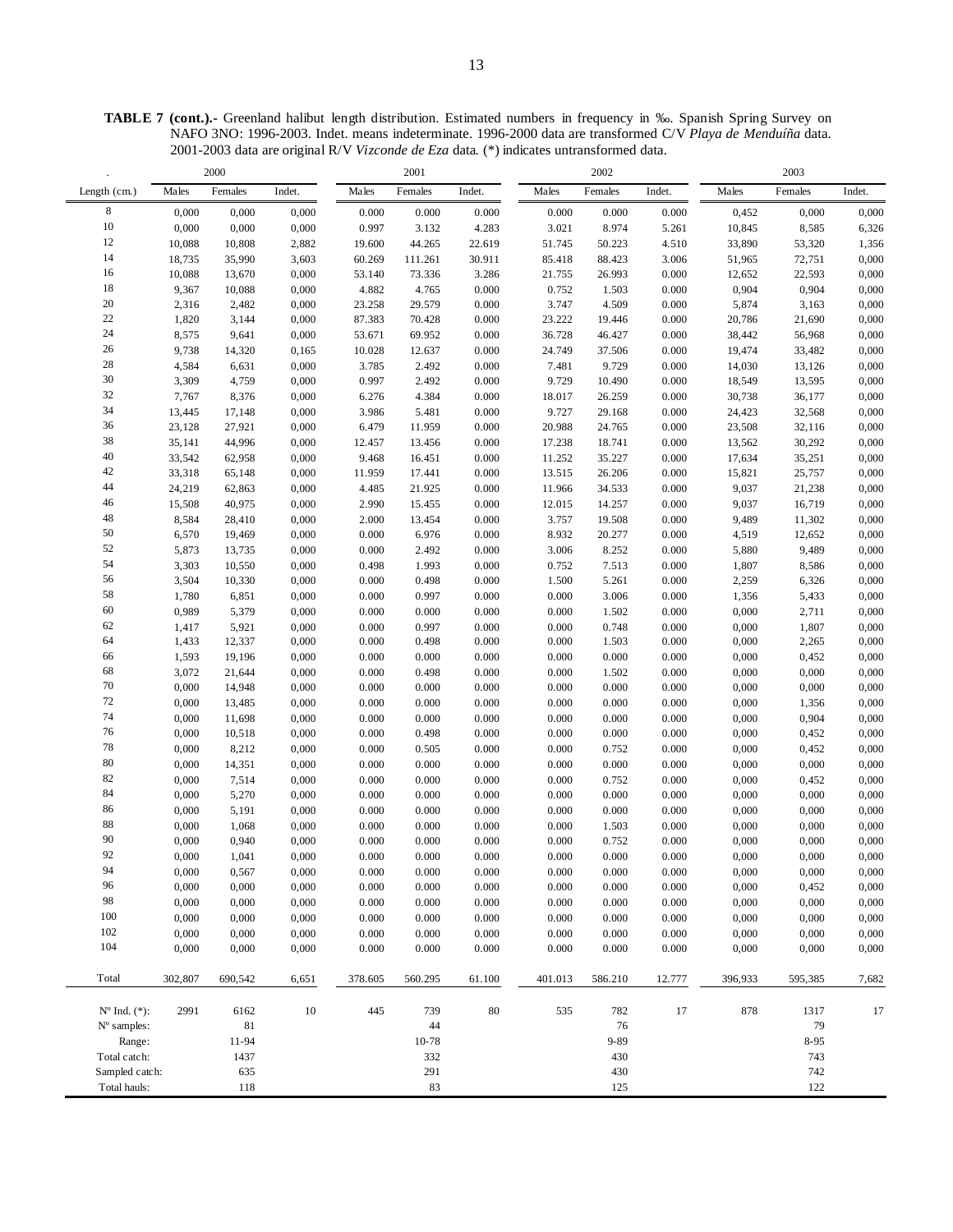

**FIG. 1.** Greenland halibut stratified mean catches in Kg and ±SD by strata and year. Spanish Spring surveys on NAFO Div. 3NO: 1996-2003 (1996-2000 transformed data from C/V *Playa de Menduíña*; 2001-2003 original data from R/V *Vizconde de Eza*).



**FIG. 2.** Greenland halibut biomass in tons and ±SD by strata and year. Spanish Spring surveys on NAFO Div. 3NO: 1996-2003 (1996-2000 transformed data from C/V *Playa de Menduíña*; 2001- 2003 original data from R/V *Vizconde de Eza*).



**FIG. 3.** Greenland halibut biomass in tons transformed by the two different methods: FPC and Warren. The original R/V *Vizconde de Eza* value in 2001 is marked.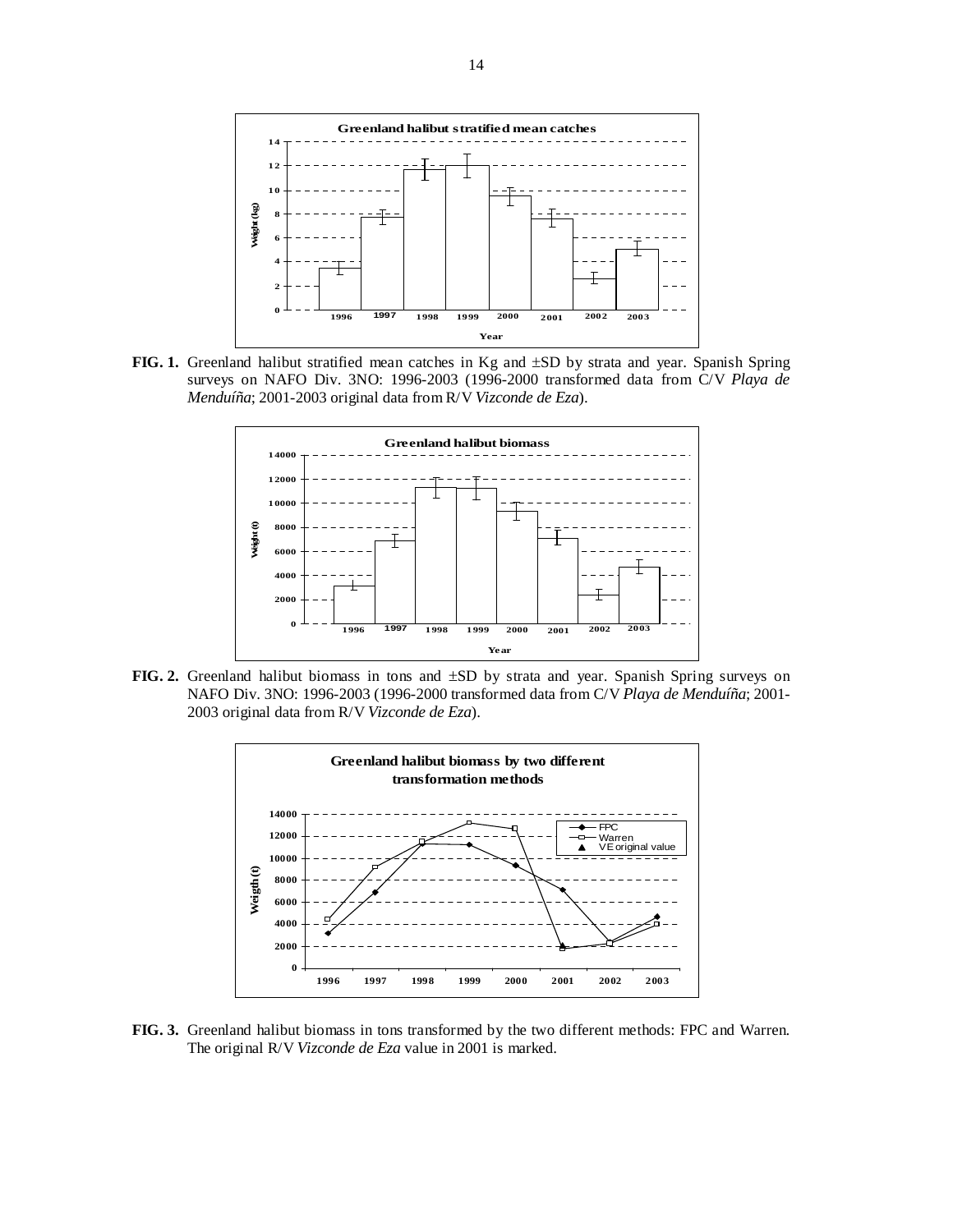

**FIG. 4.** Greenland halibut abundance in thousand and ±SD by strata and year. Spanish Spring surveys on NAFO Div. 3NO: 1996-2003 (1996-2000 transformed data from C/V *Playa de Menduíña*; 2001-2003 original data from R/V *Vizconde de Eza*).



**FIG. 5.** Greenland halibut abundance in thousand transformed by the two different methods: FPC and Warren. The original R/V *Vizconde de Eza* value in 2001 is marked.